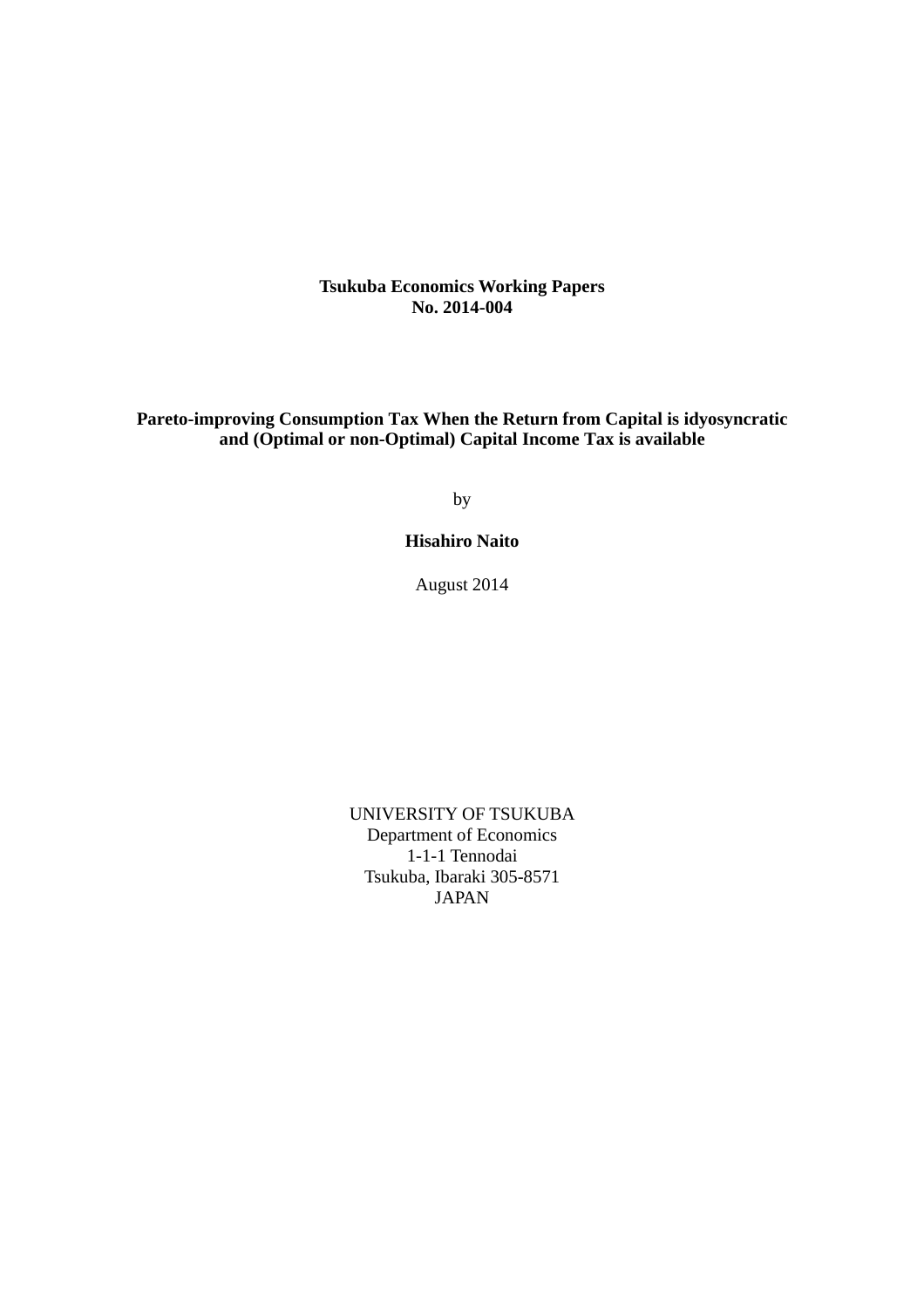# Pareto-improving Consumption Tax When the Return from Capital is idyosyncratic and (Optimal or non-Optimal )Capital Income Tax is available

Hisahiro Naito ∗†

Current version, August 2014

#### Abstract

In the standard multi-period model, the consumption tax and the wage tax are equivalent. When a capital market is incomplete, such that the rate of return from capital is idiosyncratic, the consumption tax, in contrast to the wage tax, can play a role in risk-sharing. However, risk-sharing may disappear if the government applies a linear or non-linear capital income tax, because the source of risk is the return from capital. The present study shows that a consumption tax, when instituted in the presence of a wage tax, increases welfare when the capital market is incomplete, even if the government applies a non-linear capital income tax for risk-sharing and subsidizes investments.

<sup>∗</sup> email: naito@dpipe.tsukuba.ac.jp Address: Graduate School of International Political Economy, 1-1-1, Tennodai, Tsukuba City, Ibaraki Prefecture, Japan Postal Code: 305-8573.

<sup>&</sup>lt;sup>†</sup>The author is currently affiliated with the University of Tsukuba. This research was initiated during his affiliation with the Institute of Social and Economic Research, Osaka University. The hospitality of the Institute is appreciated, as are the comments of Professor Toshihiro Ihori at the University of Tokyo, Professor Daiji Kawaguchi at Hitotsubashi University, the seminar participants of the Canadian Public Economics meeting 2004 and the International Institute of Public Finance 2006. The author is responsible for all remaining errors of this paper.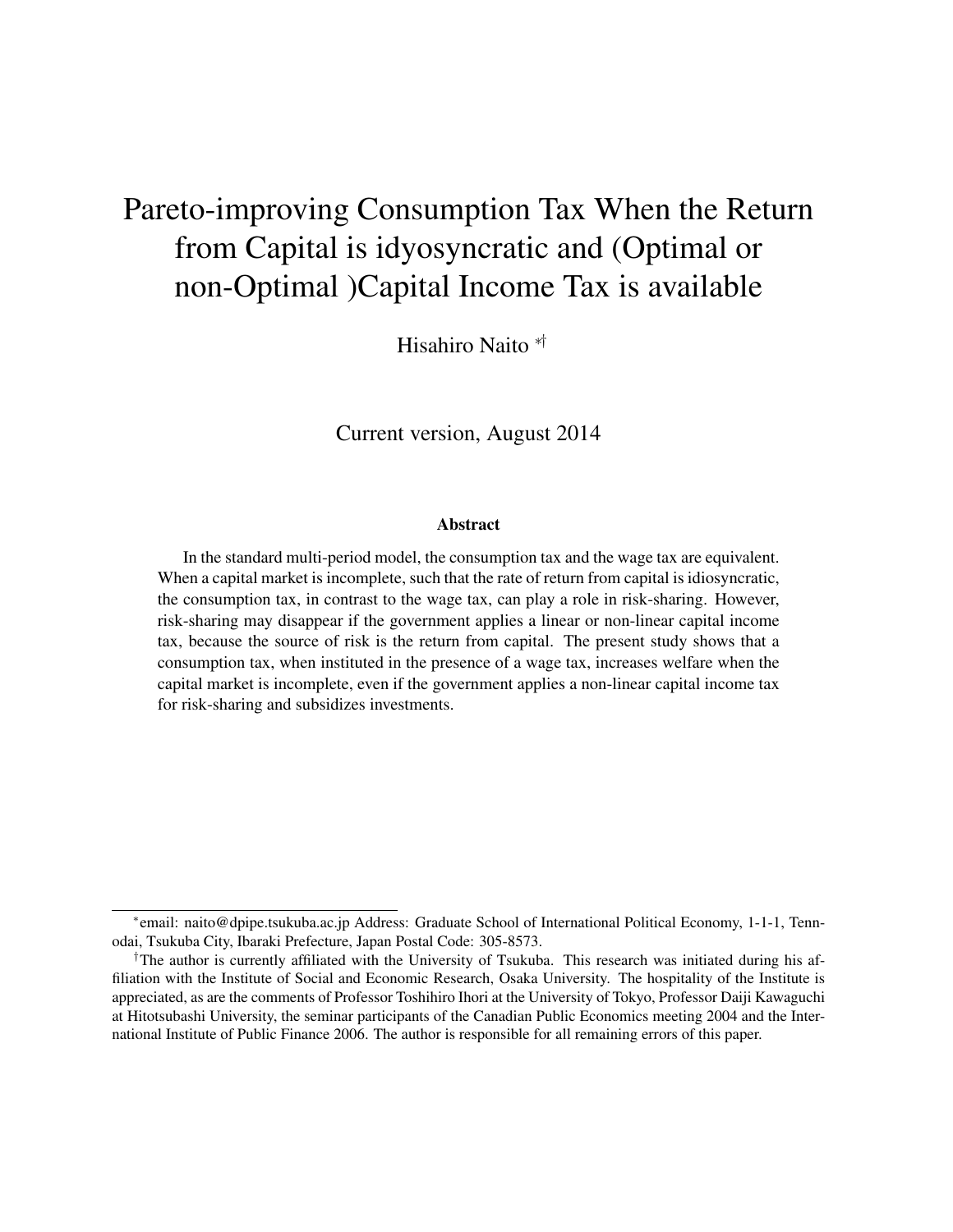## 1 Introduction

Revenue derived from the consumption tax is substantial, and in some cases it is nearly the same as revenue derived from direct income taxes in many developed countries. Accordingly, it would be of interest to determine the optimal ratio of consumption tax to income tax, from the perspective of economic efficiency. In a simple standard multi-period model, the consumption tax and the wage tax induce exactly the same consumption and labor-supply behavior and generate the same discounted value of tax revenue, as long as the wedge caused by the two taxes is the same. Although the two taxes induce different personal-savings behaviors, because of their different effects on the timing of taxation, the consumption tax and the wage tax induce the same resource allocation if government savings are taken into consideration. This means that the consumption tax becomes redundant in the presence of the wage tax. Thus, a simple multi-period model cannot explain the optimal ratio of consumption and wage taxes.<sup>1</sup>

The optimal ratio between these two forms of tax can be evaluated with respect to the liquidity constraints of the economy. Judd and Hubbard (1987) analyzed the impact of fiscal policy under liquidity constraints. When consumers face liquidity constraints due to the imperfection of financial markets, they prefer to pay to tax in later periods than earlier periods. This implies that the consumption tax is more efficient than the wage tax since the tax liability of the wage tax occurs only when consumers are working while the tax liability of the consumption tax is spread

<sup>&</sup>lt;sup>1</sup>This conclusion does not change even in the presence of a non-linear income tax system. In the famous papers of Atkinson and Stiglitz (1976, 1980), it was shown that the introduction of price distortions between consumer goods is optimal if the preference between consumption goods and leisure is not weakly separable in the presence of a non-linear income tax. However, consumption tax does not distort the relative price of consumption over multiple periods. Thus, although the Atkinson and Stiglitz theorem is appropriate to explain the use of capital income tax, it does not address the optimal combination of consumption and wage taxes.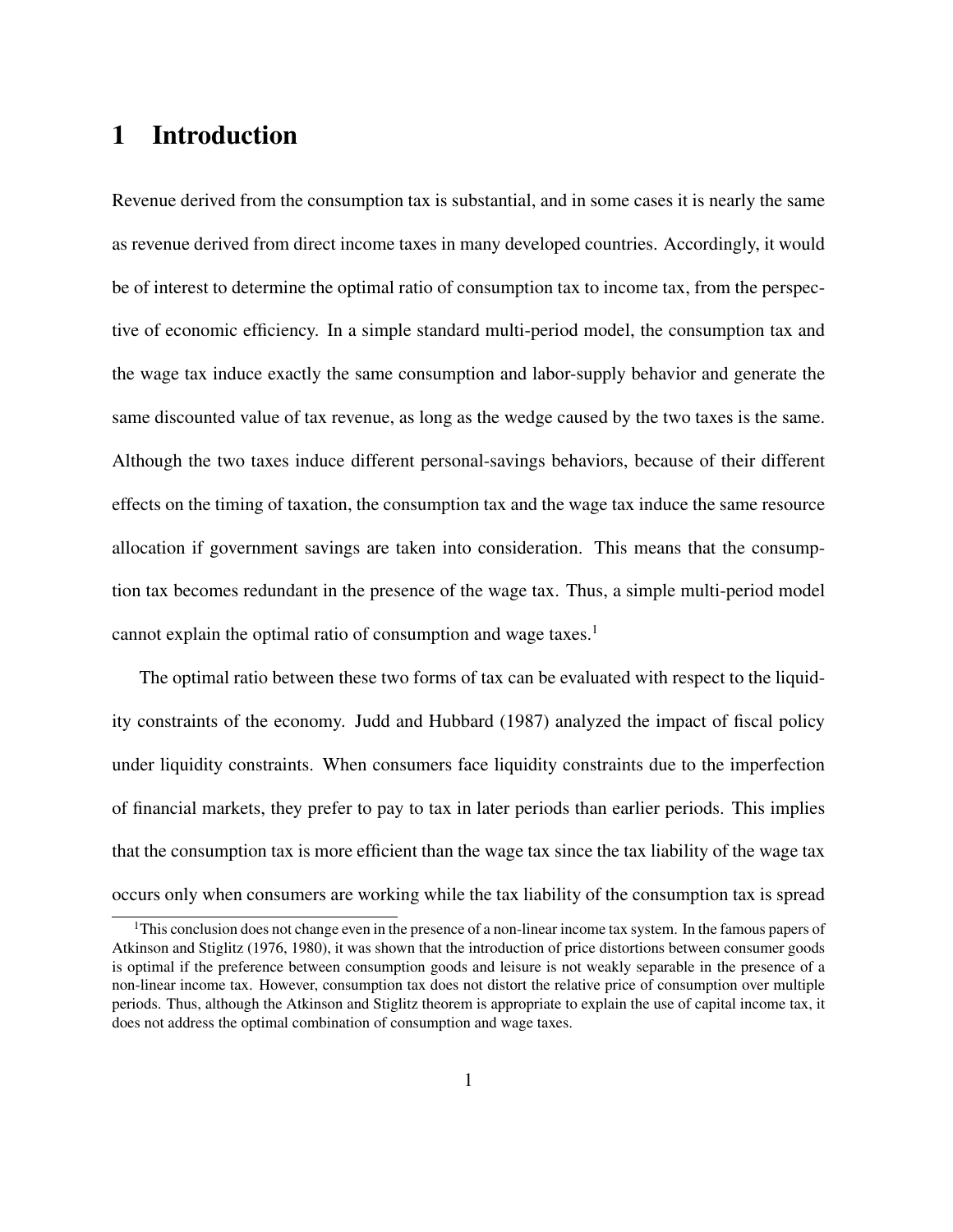over the consumer's life-time.

Tax-evasion behavior also offers insight into the optimal tax ratio. Boadway, Marchand and Pestieau (1994) showed that, in the presence of tax-evasion behavior affecting labor-derived income tax, an optimal combination of consumption tax and labor income tax is important.

The present study demonstrates that when a capital market is incomplete, such that the rate of return from investment is idiosyncratic among individuals and that there is no insurance to insure stochastic returns, the introduction of a consumption tax, even in the presence of a wage tax, can increase efficiency although the government may also be using a capital income tax to absorb idiosyncratic risks.

The importance of an incomplete capital market can be seen in the data in several ways. First, the share of non-financial asset, whose stochastic rate of return are not likely to be insured, is not low. For example, Bucks, Kennickell and Moore (2006) reported that, according to the US Survey of Consumer Finance 2004, only 35.7 percent of all assets are held in the form of publicly traded financial assets while the rest are held as non-financial assets, such as self-owned businesses, self-occupied homes, and real estate. Wolf (2002) also reported that for top 20 percent of households in the Survey of Consumer Finances 1998, the share of residential homes, unincorporated businesses and real estate in the total assets is 52 percent. It should be noted that the share of publicly traded financial assets becomes much lower if human capital, which is not included in the Survey of Consumer Finances, is taken to be a component of consumer assets. Generally, there is no insurance that insures the capital gains/losses of the value of residential home, real estate, unincorporated business and human capital due to moral hazard and adverse selection.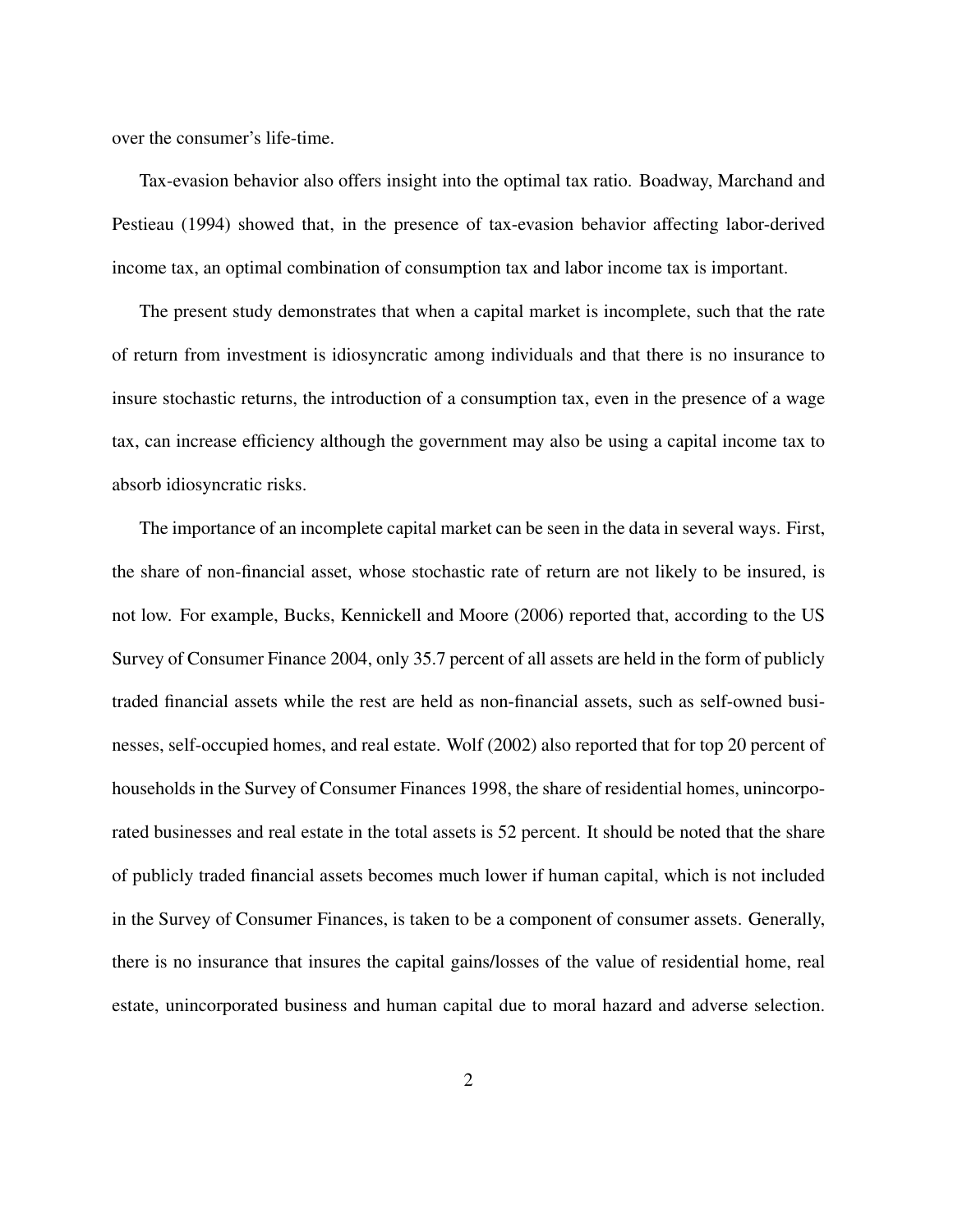This implies that consumers buying those assets can be facing substantial risks, presumably with the trade off of higher expected return.

Second, the variation of the rate of return of those assets is not trivial. Figure 1 and 3 show the distribution of the rate of return from self-owned business and primary residential home, which is calculated from the Survey of Consumer Finances 1983-1989. As two graphs of the distribution of the rate of return show, the rate of return varies substantially across individuals. But one might argue that the substantial variation of the rate of return from those investments is due to the heterogeneity of risk preference across individuals rather than idiosyncratic shocks. To control preference heterogeneity of consumers, I regressed the rate of return on demographic factors such as age and education and plotted the residuals in Figure 2 and 4. Those two graphs show that, even after controlling the demographic factors that account for the heterogeneity of preference, the variation of the rate of return is substantial.

Although it is still possible to argue that the distribution of the residual rate of return still reflects heterogeneity of unobserved risk preference, which cannot be controlled by the demographic factors, general anecdotal evidences also indicate that substantial part of the variation of the rate of return comes from real idiosyncratic shocks and those shocks are not insured.

The ability of a consumption tax to increase efficiency when the insurance market for investors is incomplete can be understood by examining the basic economic logic behind the equivalence of the consumption tax and the wage tax. The key observation in this respect is that, in a simple multi-period model, the budget constraint of each period can be merged into an intertemporal budget constraint by eliminating saving variables. As a result, individual decision-making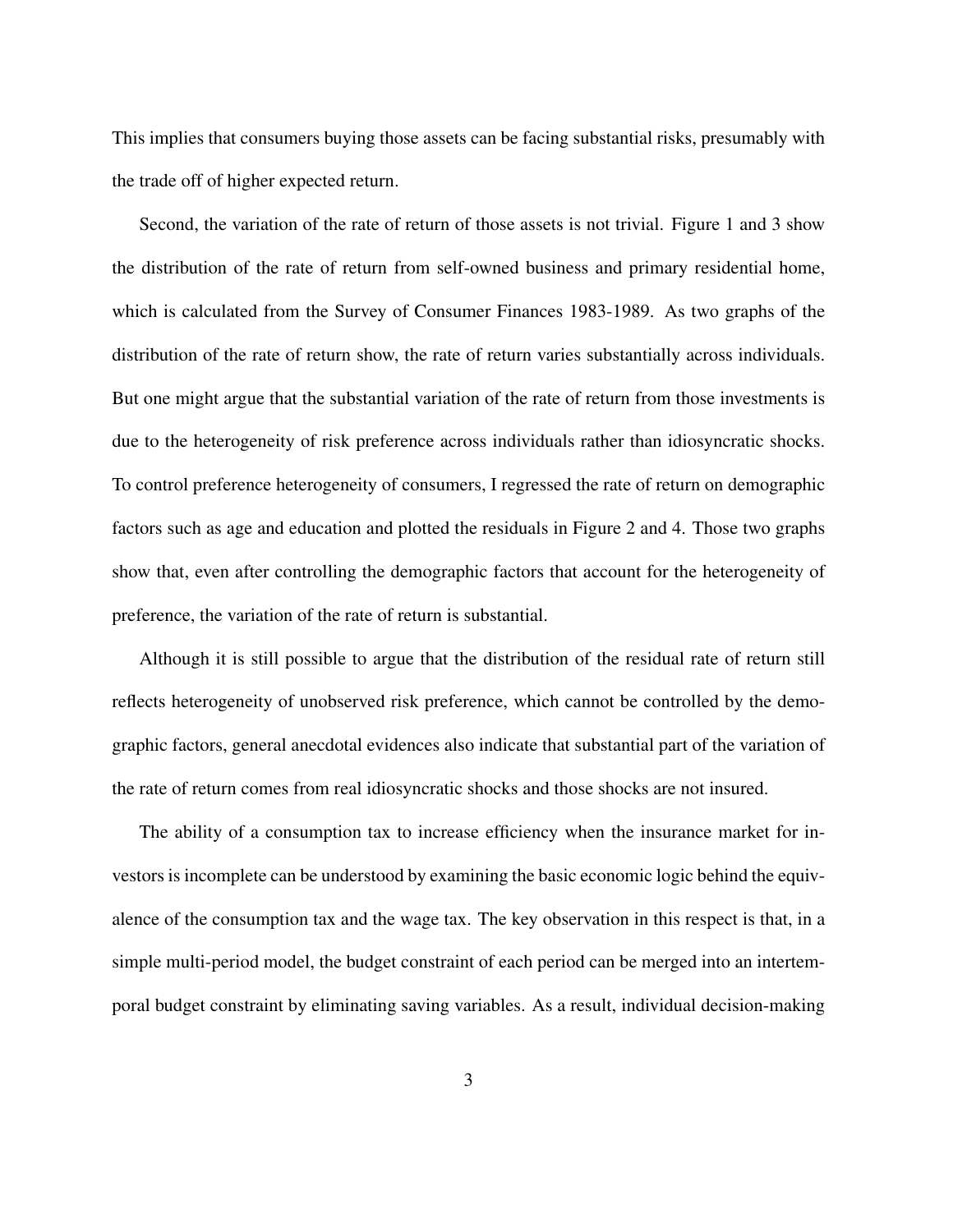can be defined as maximizing life-time utility, subject to an intertemporal budget constraint. In this case, the intertemporal budget constraint together with the consumption tax can be re-written as another budget constraint that also includes the wage tax, by dividing the intertemporal budget constraint by one plus the consumption tax rate. This implies that, as long as the tax wedge of these two taxes is the same, the consumption tax and the wage tax induce the same allocation.

This logic does not change even when there is uncertainty, as long as the market can issue state-contingent securities. For example, consider a two-period model in which there is uncertainty in the second period. When the market is able to issue state-contingent security, the budget constraints of the two periods and of all states can still be merged into a single budget constraint. Thus, the above logic can still be applied.

However, when the market is incomplete, budget constraints cannot be merged. In that case, individual decision-making cannot be characterized as maximizing life-time utility subject to a single budget constraint. Thus, the logic supporting the equivalence of the two taxes cannot be applied to a model that includes incomplete markets.

In the real world, there are many uncertain events for which state-contingent security is not available and the consumption tax could play an important role in risk-sharing. One example is investment in local real estate, local business, human capital or owner-occupied housing. Generally, the rate of return from those investments is different among individuals ex-post, but there is no insurance market that insures the stochastic return from those investments.

The basic idea of this paper is that the consumption tax may be able to help the government share those risks that cannot be shared by the market. To illustrate, consider the case in which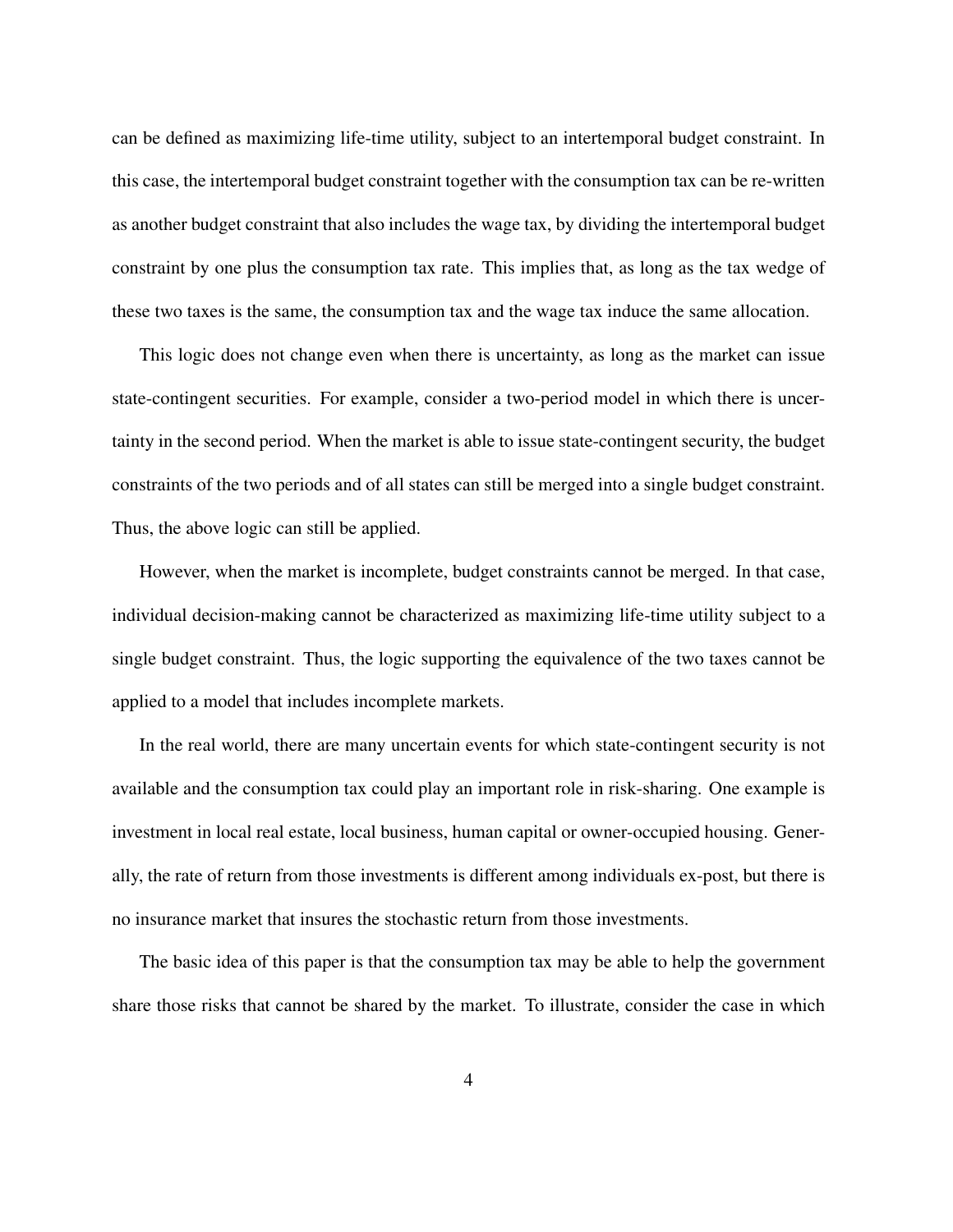the return from investment is stochastic due to the incompleteness of the market. Assume that there are two periods and that an individual works in the first period and she/he consumes in both the first and the second periods. Also, assume that there is an investment opportunity for each individual and the return from this investment opportunity is stochastic. The second assumption implies that consumption in the second period is also stochastic. When the government depends entirely on the income tax from labor, government revenue comes only from the first period and, as result, the government revenue from an individual is non-stochastic. However, when the government relies entirely on the consumption tax, the government revenue from one individual becomes stochastic. This implies that the government shares in some of the risk of the economy. In that case, the consumption tax acts as a form of social insurance and it increases economic efficiency unless the stochastic rate of returns that individuals invest are perfectly correlated.

Two questions arise from the above argument, however. The first is whether the private insurance market is able to insure individual investment risks and whether social insurance through consumption tax is redundant. The second is whether social insurance through a consumption tax is redundant when the government can instead use a (non-linear) capital income tax, because the source of risk is the return from capital and the non-linear capital income tax can absorb such risks.

To answer the first question, it is assumed that the capital market for investors is incomplete in the sense that there is no insurance to insure the stochastic rate of return from investment. There are two justifications for this assumption. First, empirically, the rate of return from an investment is not the same among individuals. If all risks are insured, the rate of return from an investment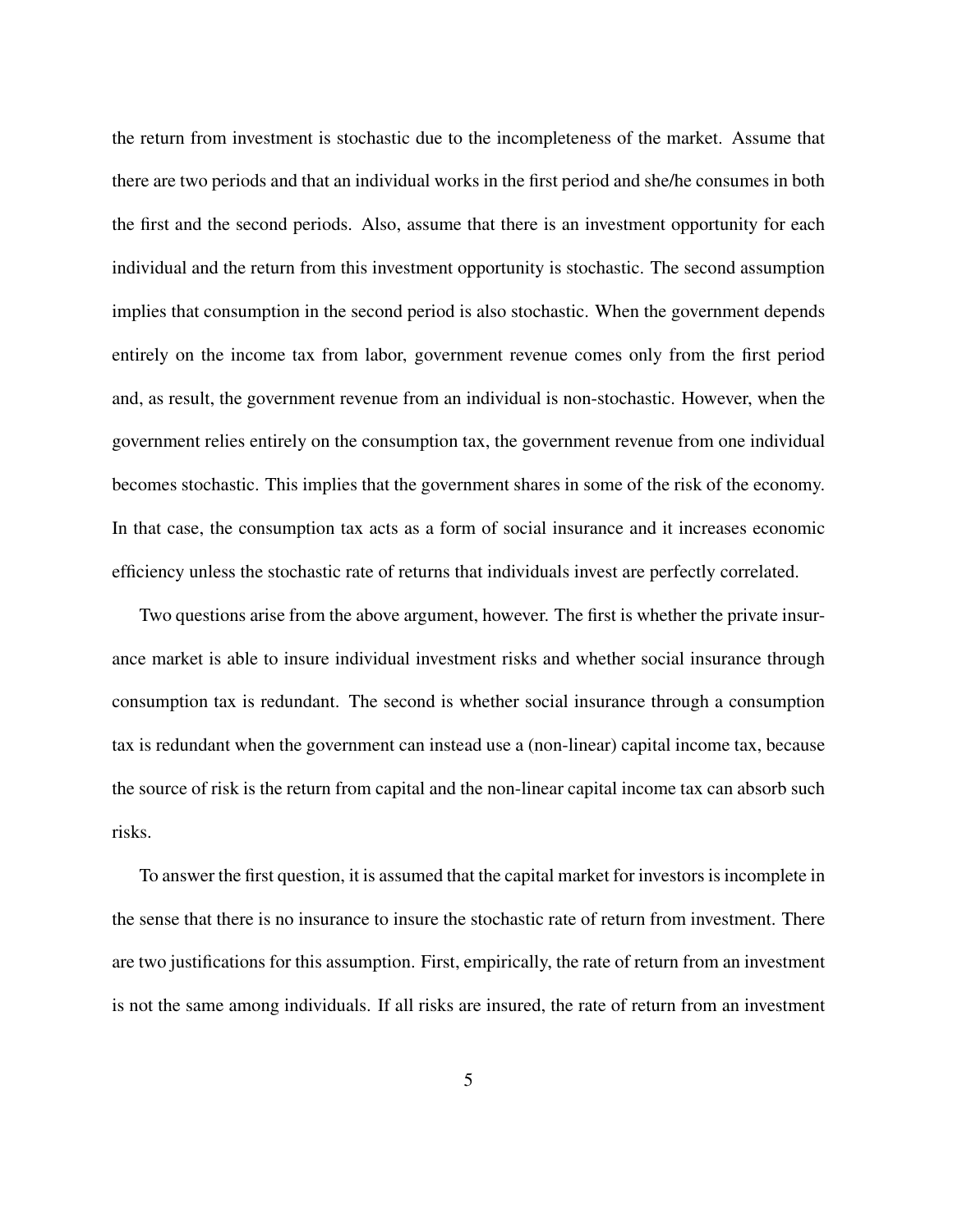should be the same for all individuals. Second, to insure this type of investment risk would involve both a moral hazard problem and an adverse selection problem. For example, if there is no pressure to find a profitable investment opportunity because the insurance market insures investment risks, people will not work hard to invest profitably. As for the second question, it is addressed here in detail and is the focus of this paper.

The idea that taxation acts as a form of insurance is not new in the literature. Many authors have pointed out this effect. For example, Eaton and Rosen (1980) showed that the wage tax acts as insurance when the return from human capital is uncertain. Kopczuk (2006) demonstrated that inheritance taxation provides social security for the rich. Krueger (2003) calculated the optimal tax progression, focusing on the social-insurance role of taxation. Diamond (2003) analyzed various social insurance and tax policies with respect to life-cycle when the market is incomplete. The contribution of the present paper is the demonstration that the consumption tax increases efficiency even if the government has instituted a non-linear capital income tax to absorb risks arising from the idiosyncratic rate of return from capital.

The organization of this paper is as follows. In section 2.1, it is shown that an introduction of the consumption tax in the presence of the wage tax is welfare-improving. In section 2.2,this conclusion is shown to hold even if the government uses a linear capital income tax. In section 2.3, the result is demonstrated to be robust even if it is assumed that the government has instituted a non-linear capital income tax. In section 3, the conclusions are presented and issues for future research are discussed.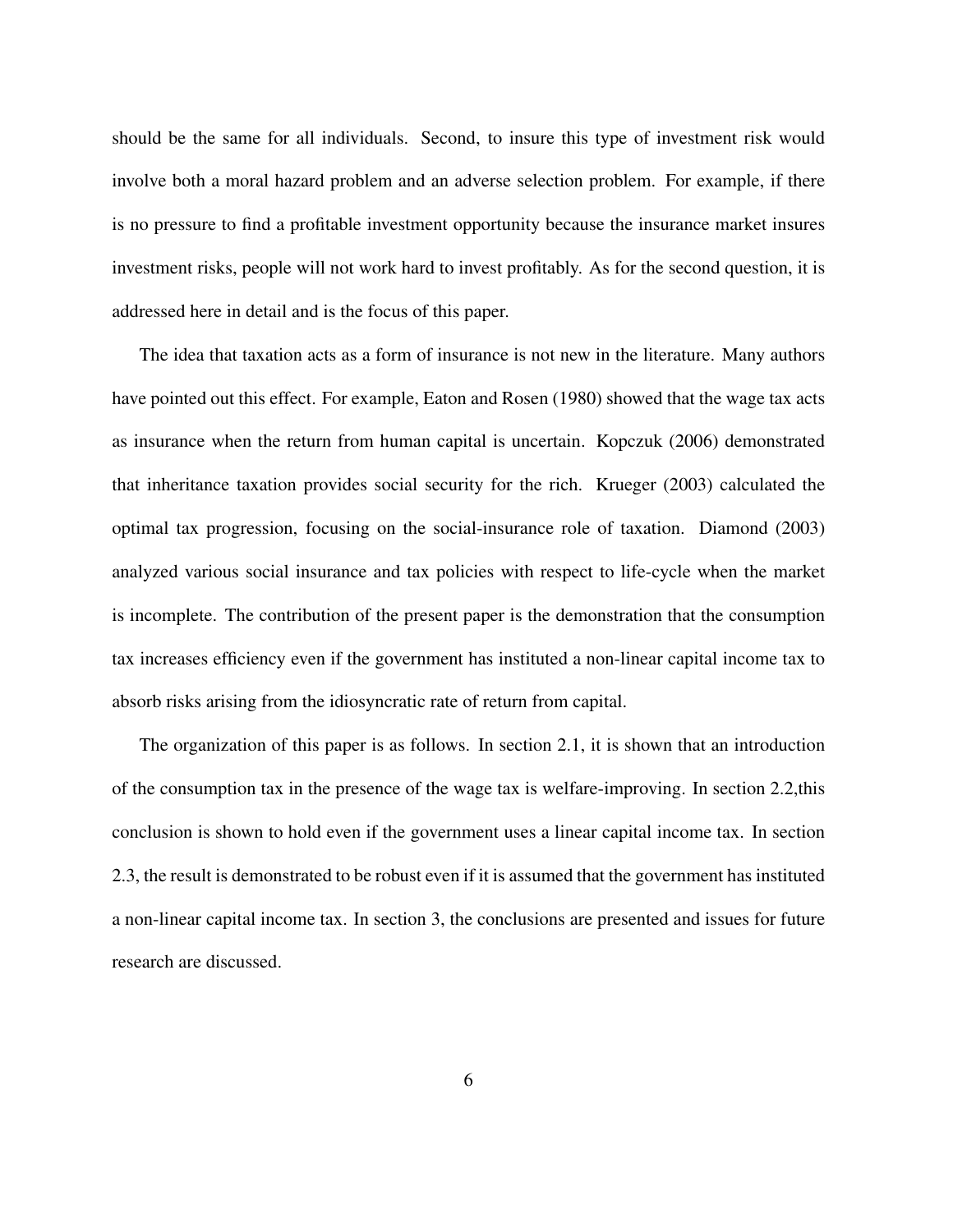## 2 Analysis

### 2.1 A simple illustration

Before offering a detailed model, this subsection demonstrates the effect on welfare of switching from the wage tax to the consumption tax when a capital market is incomplete. Consider an economy in which there is a continuum of agents whose preferences are identical and who live for two periods. Those agents work only in the first period and they save for consumption in the second period. Each individual allocates his or her savings by investing in one safe asset and one risky asset. In this economy, technology is linear and the rate of return from the safe asset is  $r$  and the stochastic rate of return from the risky asset is  $\tilde{r}$ . In this paper, is used to denote that the variable with is a random variable. It is assumed that  $\tilde{r} = \varepsilon \times (e+1)$ , where  $\varepsilon$  is a random variable and  $e \in [0, 1]$  is the individual's effort level in searching for profitable investment opportunities. It is also assumed that the random variable  $\varepsilon$  is independently and identically distributed (i.i.d.) across agents and that the level of individual effort to look for a profitable investment opportunity is not observable by the public. This lack of observability prevents private financial institutions from sharing in investment risks. In addition, throughout this paper, the assumptions have been made that the expected rate of return from risky investments is always greater than the rate of return from the safe asset, as long as the agent makes a positive effort to look for a profitable investments opportunities and that the expected rate of return from those investments is equal to that of the safe asset if no such effort is made. Let  $E[\tilde{r}|e]$  be  $\mu(e)$ , where  $E[\cdot|e]$  is the operator to calculate the mathematical expectation for a given effort level  $e$ . Then, our assumption implies that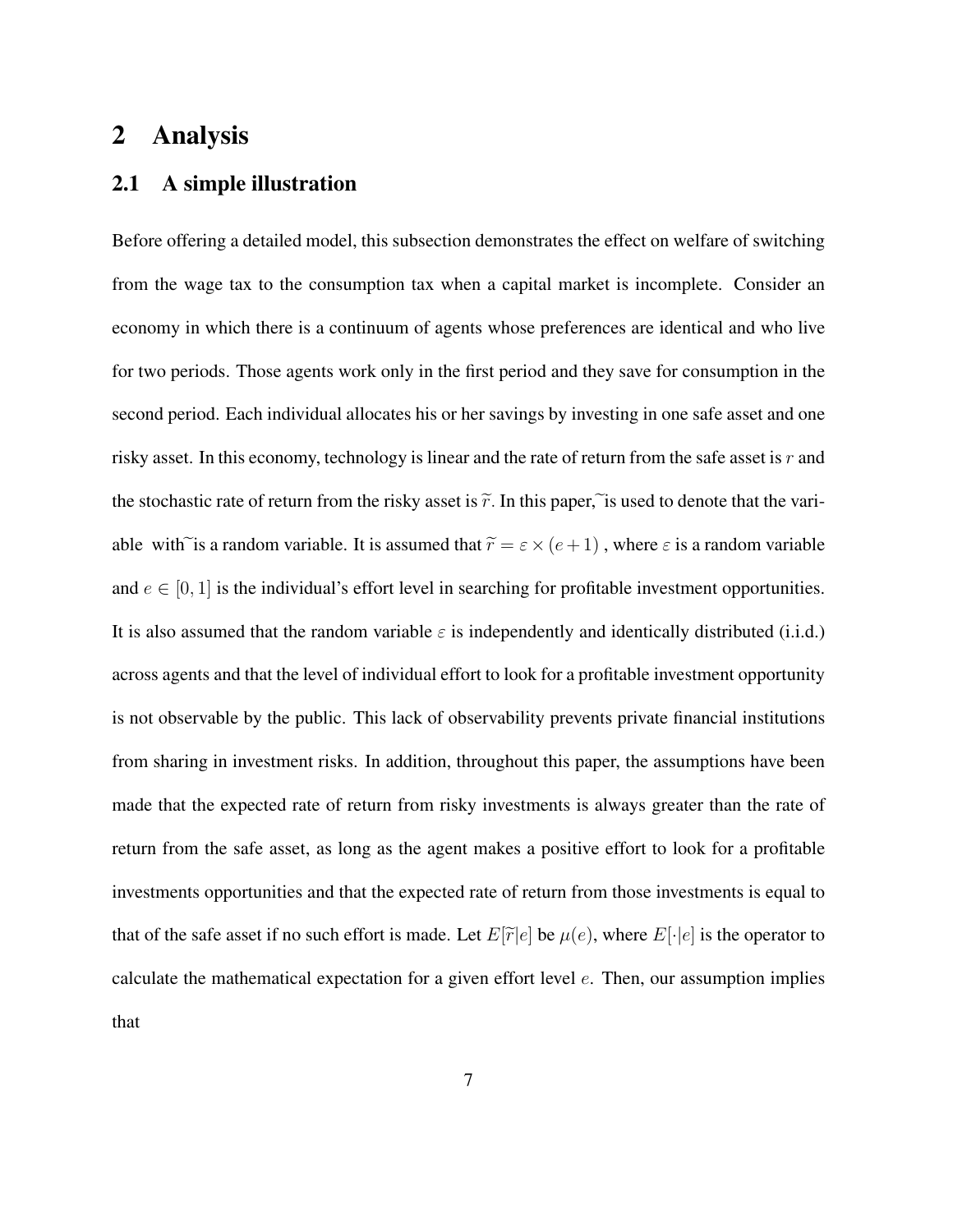$$
\mu(e) > r \qquad \text{for any level of effort } e \in (0, 1] \tag{1}
$$

$$
\mu(e) = r \qquad \text{for } e = 0 \tag{2}
$$

Thus, the agent can always invest in the safe asset with the rate of return  $r$  without any effort. The preference of an agent is represented by the following additive and separable utility function:

$$
u(c_1) - h(l) - v(e) + \frac{1}{1+\rho} E[u(\tilde{c}_2)]
$$
  
where  $u' > 0$ ,  $u'' < 0$ ,  $h' > 0$ ,  $h'' > 0$ ,  $v' > 0$ ,  $v'' > 0$  (3)

where  $(l, c_1, c_2)$  are the labor supply, the consumption in period 1 and the consumption in period 2. It is assumed that the consumption in period 1 is a normal good. From the linear technology assumption, the rate of return from investment and the wage rate are independent of labor supply and the amount of investment.

As for government, it is assumed that the government can institute a linear consumption tax and a linear wage  $tax.^2$  In this subsection, I assume that the government does not impose a capital income tax. In the next two subsection, I analyze two cases where the government can

 $2$ The assumptions that the government institutes only a linear consumption tax and only a linear wage tax are consistent with the literature on Ramsey-type optimal taxation. In this literature, it is assumed that the government cannot directly control labor supply and investments, although it is aware of consumer preferences and the technology of the economy. The assumption about the government's inability to directly control either the labor supply or consumption can be easily justified by using the framework developed by Mirrlees (1971) and by assuming a model in which there are multi-agents with unobserved abilities. However, to simplify the analysis, it is assumed that the government uses a linear consumption tax, a linear wage tax, and either a quasi-linear or a non-linear capital income tax.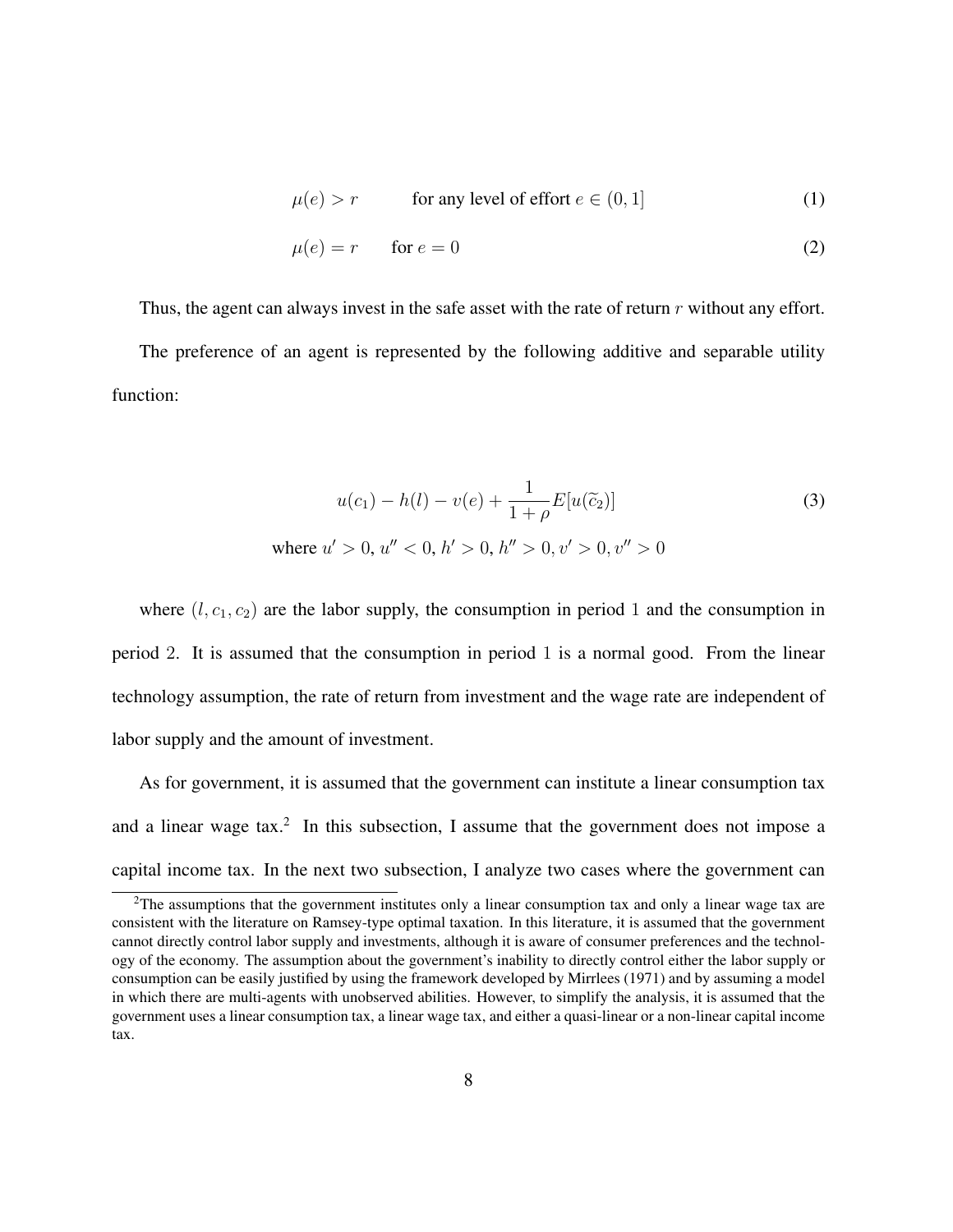use a linear capital income tax and a more flexible non-linear capital income tax, respectively.<sup>3</sup> Let s and I be the amount of investment for the safe asset and the risky asset, respectively. Let  $t_w$ be the rate of the wage tax,  $t_c$  the rate of the consumption tax. Then, for the given wage tax rate  $t_w$  and the consumption tax rate  $t_c$ , each agent will solve the following optimization problem:

$$
\max_{s,l,e} u\left(\frac{(1-t_w)wl - s - I}{(1+t_c)}\right) - h(l) - v(e) + \frac{1}{1+\rho} E[u\left(\frac{s(1+r) + I(1+\tilde{r})}{(1+t_c)}\right)] \tag{4}
$$

If an interior solution is assumed, then the first-order conditions of  $l,s, I$  and  $e$  are

$$
\frac{(1 - t_w)w}{(1 + t_c)}u'(c_1) = h'(l),\tag{5}
$$

$$
u'(c_1) = \frac{1+r}{1+\rho} E[u'(\tilde{c}_2)]
$$
\n(6)

$$
u'(c_1) = \frac{1}{1+\rho} E[u'(\widetilde{c}_2)(1+\widetilde{r})]
$$
\n(7)

and 
$$
v'(e) = \frac{1}{1+\rho} E[u'(\tilde{c}_2) \frac{d\tilde{r}}{de} \frac{I}{1+t_c}]
$$
\nwhere 
$$
c_1 = \frac{(1-t_w)wl - s - I}{(1+t_c)} \text{ and } \tilde{c}_2 = \frac{s(1+r) + I(1+\tilde{r})}{(1+t_c)}
$$
\n(8)

where 
$$
c_1 = \frac{(1 - \nu_w)\omega v - \nu_z}{(1 + t_c)}
$$
 and  $\tilde{c}_2 = \frac{\nu_1 + \nu_2 + \nu_3 + \nu_4 + \nu_5}{(1 + t_c)}$ 

These first-order conditions result in the following relationship between the expected rates of return of the risky investment and the safe asset.

$$
-cov(u'(\widetilde{c}_2), \widetilde{r}) = E[u'(\widetilde{c}_2)]\{E[\widetilde{r} | e^*] - r\}
$$
\n(9)

 $3$ It is assumed that the consumption tax rate is constant over time. In the next two subsections, I allow a linear capital income tax and a non-linear capital income tax. With capital income taxation, the assumption of time-constant consumption tax is not restrictive since time-varying consumption tax can be decomposed into timeconstant consumption tax and capital income tax.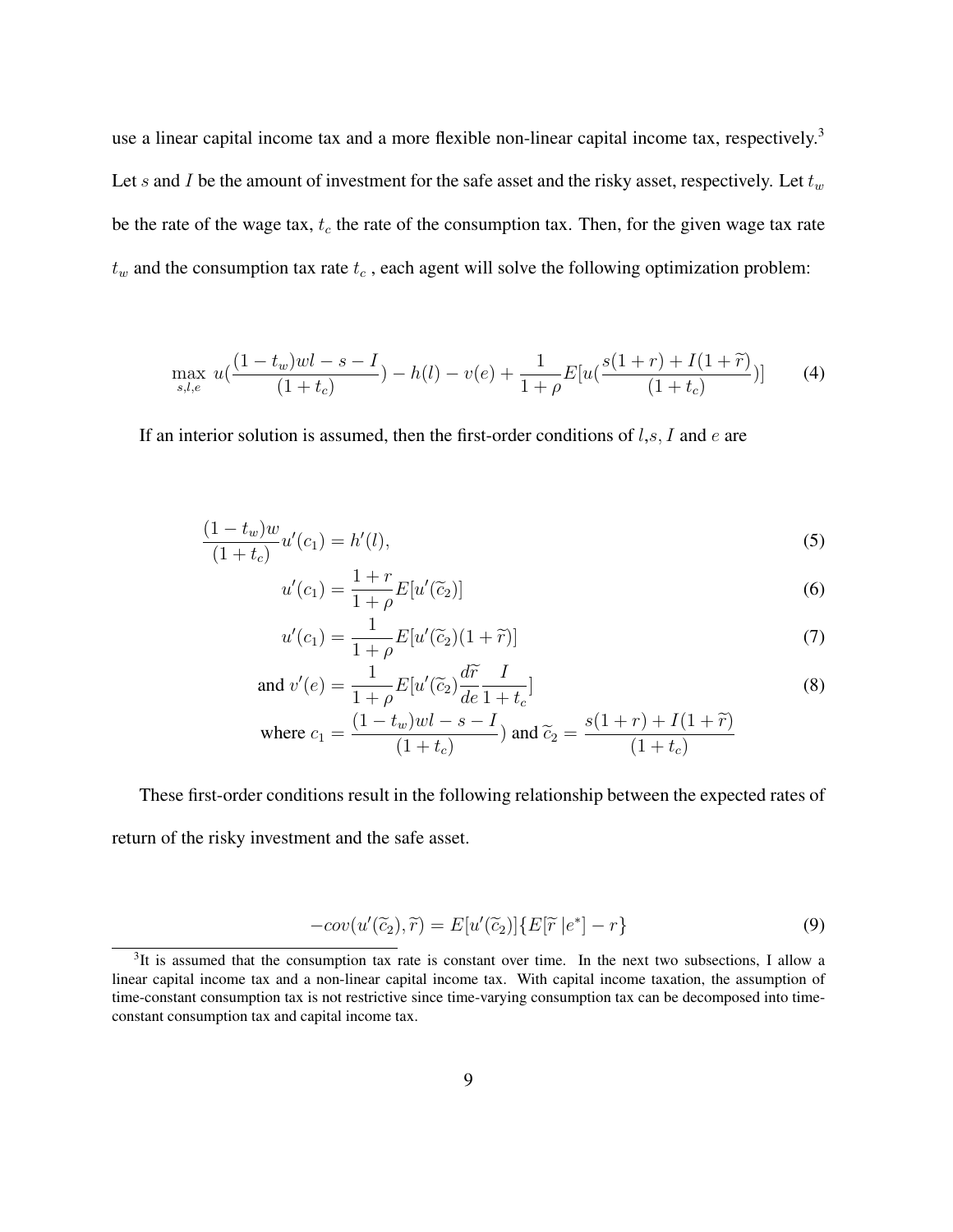Note that  $\tilde{r}$  and  $\tilde{c}_2$  are positively correlated. Thus, we must have  $E[\tilde{r}|e^*]-r>0$  and this requirement is satisfied by assumption(1). In other words, as long as an agent makes a positive investment in the risky asset, the expected rate of return from that investment must be greater than the rate of return from the safe asset.

Now consider the effects of the consumption tax and the wage tax. From the above-described first-order conditions, it is clear that neither the consumption tax nor the wage tax affect intertemporal conditions. Instead, the two taxes change only the relative price of consumption and leisure. Thus, two situations can be considered: (1) the government imposes only the wage tax, and (2) the government imposes only the consumption tax. Furthermore, it is assumed that in both cases the real wage rate,  $w(1-t_w)/(1+t_c)$ , is the same. Let  $\{l, \hat{e}, \hat{s}, I; \hat{c}_1, \tilde{c}_2, \}$  be the solution of the above optimization problem and resulting consumption in periods 1 and 2 with  $(t_w, t_c) = (\tau, 0)$ . Also let and  $\{l^*, e^*, s^*, I^*, c_1^*, \tilde{c}_2^*, \}$  be the solution and resulting consumption of periods 1 and 2 with  $(t_w, t_c) = (0, \tau/(1-\tau))$ . Note that in either case the real wage,  $w(1-t_w)/(1+t_c)$ , is equal to  $w(1-\tau)$ . From the above first order conditions, if  $\{l, \hat{e}, \hat{s}, I; \hat{c}_1, \tilde{c}_2, \}$  is the solution with the taxes  $(t_w, t_c) = (\tau, 0)$ , then  $l^* = \hat{l}, e^* = \hat{e}, c_1^* = \hat{c}_1, \tilde{c}_2^* = \tilde{c}_2, s^* = \hat{s}(1 + t_c), I^* = \hat{I}(1 + t_c).$ <sup>4</sup>

In other words, when the government switches from the wage tax to the consumption tax, consumers' labor supply and efforts are the same as before and individuals increase their investments in safe and risky assets  $1 + t_c$  times. Thus, the two cases induce exactly the same  $l, e, c_1$ and  $\tilde{c}_2$ . This implies that the expected utilities of the agents under the two tax regimes are the exactly the same as long as the real wage rate,  $w(1 - t_w)/(1 + t_c)$ , is the same. When there is

<sup>&</sup>lt;sup>4</sup>Note that from the first order condition of *e* and  $I^* = \hat{I}(1 + t_c)$ , we will have  $e^* = \hat{e}$ .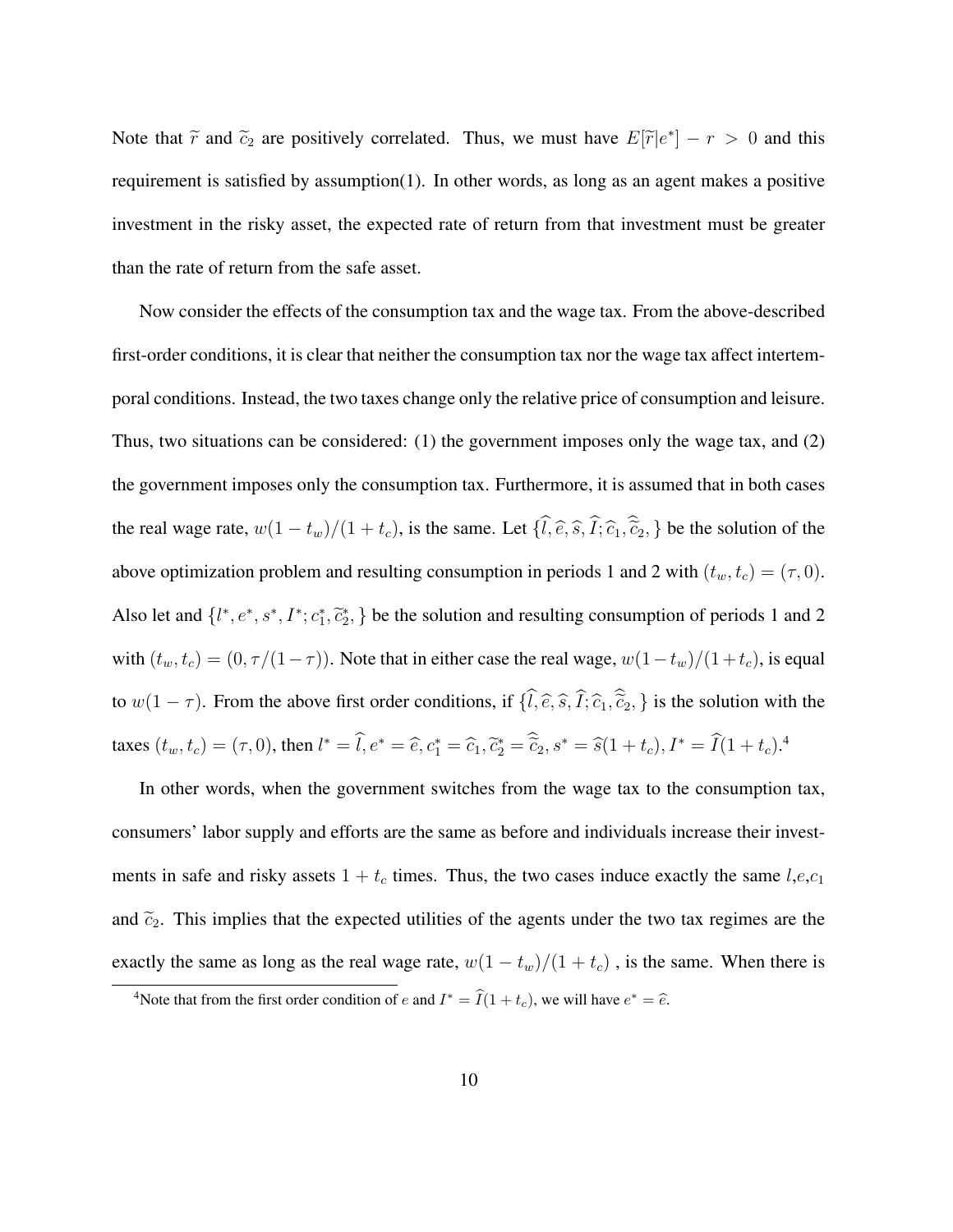no uncertainty and, as a result, the  $\mu(e)$  is equal to r, it is straightforward to show that the tax revenue in both cases are the same. Thus, two taxes induce the same resource allocation. This is the standard argument to support the equivalence of the consumption tax and the wage tax.

However, when there is uncertainty and the capital market is incomplete, the tax revenue of two cases are different. For  $(t_w, t_c) = (\tau, 0)$ , government revenue is:

$$
\text{Tax revenue} = \tau w \hat{l} \tag{10}
$$

In the second case, in which  $(t_w, t_c) = (0, \tau/(1 - \tau))$ , the present value of the tax revenue is  $t_c c_1^* + \frac{1}{1+r} E[t_c \tilde{c}_2^*]$ . Note that for the second period tax revenue, the government discounts it with  $1 + r$  since there is no macroeconomic shock regarding both capital income and consumption in the second period. Also note that  $c_1^*(1+t_c) = w l^* - s^* - I^*$  and  $(1+t_c)\tilde{c}_2^* = s^*(1+r) + I^*(1+r_c)$  $E[\tilde{r}|e^*]$ ). Therefore, the tax revenue under the consumption tax is:

$$
\text{Tax revenue} = \frac{t_c}{(1+t_c)} (wl^* - s^* - I^*) + \frac{1}{(1+r)} \frac{t_c}{(1+t_c)} \{s^*(1+r) + I^*(1 + E[\tilde{r}|e^*])\}
$$
\n
$$
\tag{11}
$$

$$
= \tau w l^* + \tau I^* \{ \frac{1 + E[\tilde{r}|e^*]}{1+r} - 1 \}
$$
\n(12)

Note that  $l^* = \hat{l}$  and  $E[\tilde{r}|e^*] > r$ . Accordingly, the tax revenue generated by the consumption tax alone is more efficient than that generated by the wage tax alone. Thus, as long as individuals positively invest in risky assets, the consumption tax is more efficient. The intuition for this result is quite simple: when the government uses only the wage tax, government revenue from one individual is certain. But when the government switches to the consumption tax, the tax revenue from one individual becomes stochastic while individual consumption and the labor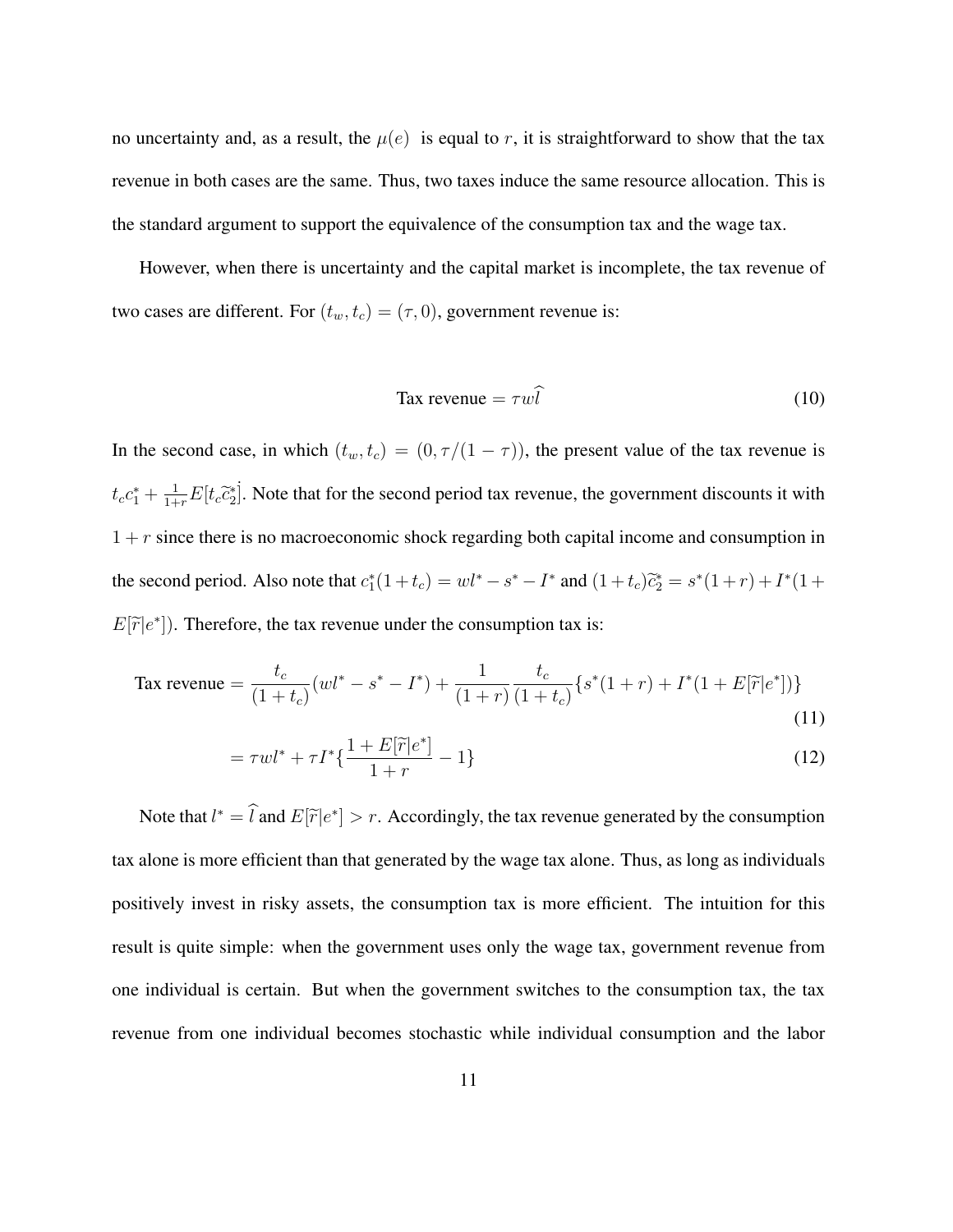supply remain the same as before. This implies that, under the regime of the consumption tax, the government starts to share some of the risk that individuals initially face. Since individual risks are not perfectly correlated, risk-sharing through the consumption tax increases economic efficiency.

However, there is another issue that needs more careful discussion regarding the above argument which is as follows: Uncertainty regarding the economy comes from uncertainty in the rate of return from risky investments. Thus, one might argue that the government can institute a capital income tax to absorb the risk of the stochastic rate of return from risky investments. If the government institutes a non-linear capital income tax to absorb those risks, risk-sharing through the consumption tax may be redundant. To address this criticism, it is clear that a more formal analysis is needed. Thus, in the next section, the effects of applying a consumption tax in the presence of a wage tax and either a linear or non-linear capital income tax are examined in the context of a two-period model.

### 2.2 A model with a linear capital income tax

It was shown above that the consumption tax can help in risk-sharing in an economy in which there are financial risks that the market cannot insure. However, one might speculate that a consumption tax will be redundant in the presence of a capital income tax because the source of risks is the return on investment and because a capital income tax can absorb such risks. Here, it will be shown that this result does not change even if the government uses a linear tax (tax liability from random capital income is proportional to capital income plus some constant).

Let  $t_{ks}$  be the tax rate of capital income from safe assets and  $t_{kr}$  be the tax rate on capital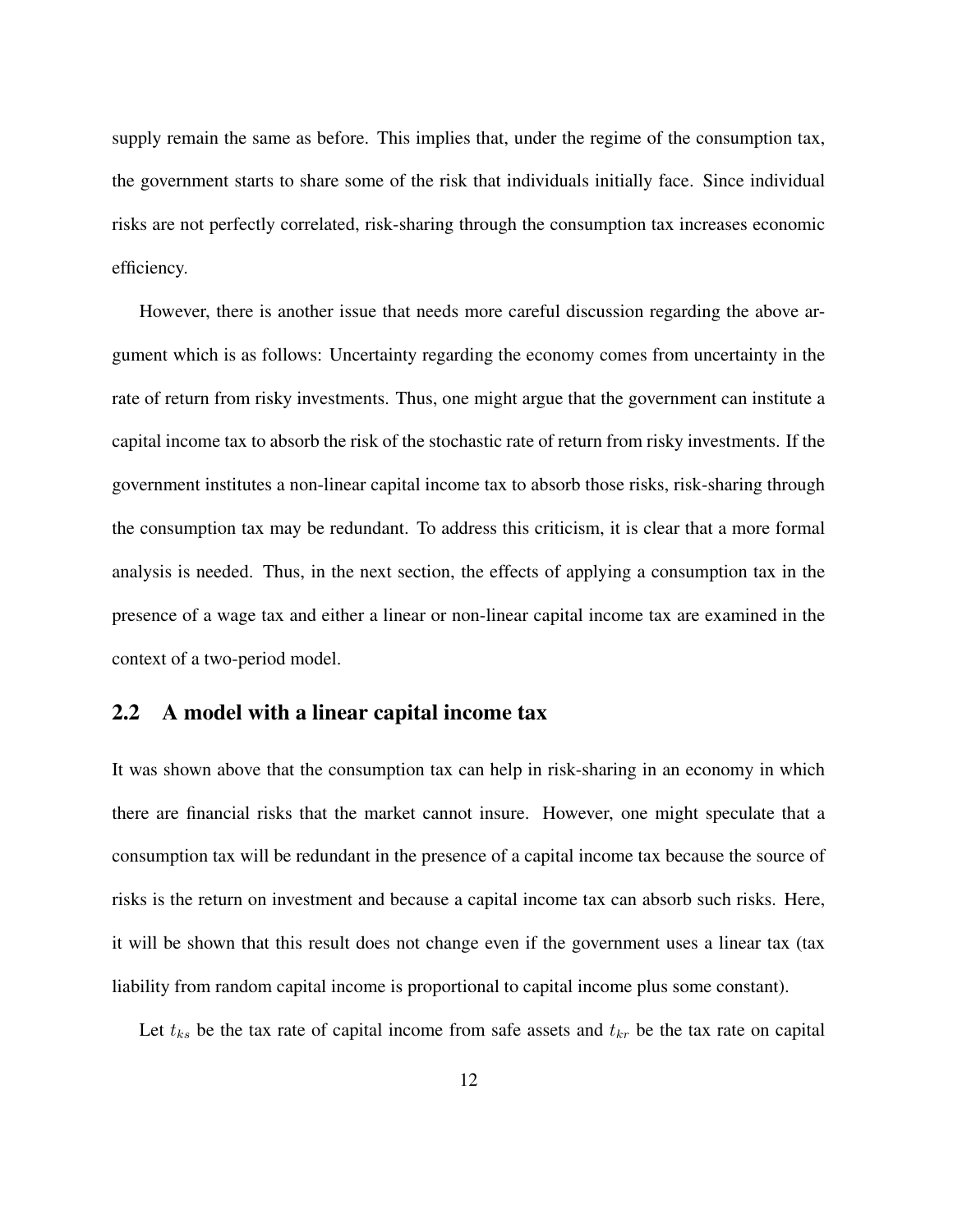income from risky assets. Let  $D$  be the constant that makes the tax liability on risky capital income affine, and  $t_I$  the subsidy rate on risky investments. <sup>5</sup> In other words, the tax liability from risky investments is  $t_{kr}(\widetilde{r}I)-D$ . Accordingly, the agent will maximize the following utility function:

$$
\max_{\{l,s,I,e\}} u(\frac{wl(1-t_w)}{1+t_c} - \frac{s}{1+t_c} - \frac{(1-t_I)I}{1+t_c}) - h(l) - v(e) + \frac{1}{1+\rho} E[u(\frac{(1+r)s - t_{ks}rs + (1+\tilde{r})I - t_{kr}\tilde{r}I + D}{1+t_c})]
$$
\n(13)

Now let  $w(1-t_w)/(1+t_c)$  and  $D/(1+t_c)$ ,  $s/(1+t_c)$ ,  $I/(1+t_c)$  be  $\overline{w}$  and  $\overline{D}$ ,  $\overline{s}$  and  $\overline{I}$ , respectively. Then, the above optimization problem can therefore be rewritten as follows:

$$
V(\overline{w}, \overline{D}, t_{ks}, t_{kr}, t_I; t_c) \equiv \max_{\{l, e, \overline{s}, \overline{I}\}} u(\overline{w}l - \overline{s} - (1 - t_I)\overline{I}) - h(l) - v(e) + \frac{1}{1 + \rho} E[u(\overline{s}(1 + r(1 - t_{ks})) + (1 + \widetilde{r}(1 - t_{kr}))\overline{I} + \overline{D})]
$$
(14)

The optimization problem (14) has an important implication. (14) shows that as long as  $\overline{w}$  and  $\overline{D}$ do not change, a change of the consumption tax rate does not change the optimized value of (14) because  $t_c$  does not directly enter (14). On the other hand, the government can control  $\overline{w}$  and  $\overline{D}$ by controlling  $t_w$  and  $D$  directly. This implies that the government can have policy instruments to offset the effect of the consumption tax. Let the solution of (14) be  $(l^*, e^*, \overline{s}^*, \overline{I}^*)$ . Also let the resulting consumption in period 1 and period 2 be  $c_1^*$  and  $\tilde{c}_2^*$ . Since the maximized value does not directly depend on  $t_c$  once  $\overline{w}, \overline{D}$  are defined, we have

<sup>5</sup>The availability of the subsidy on risky investments does not change the result. I allow the subsidy on investment to demonstrate that the result is robust. Even if the subsidy on risky investments are not available, the result does not change.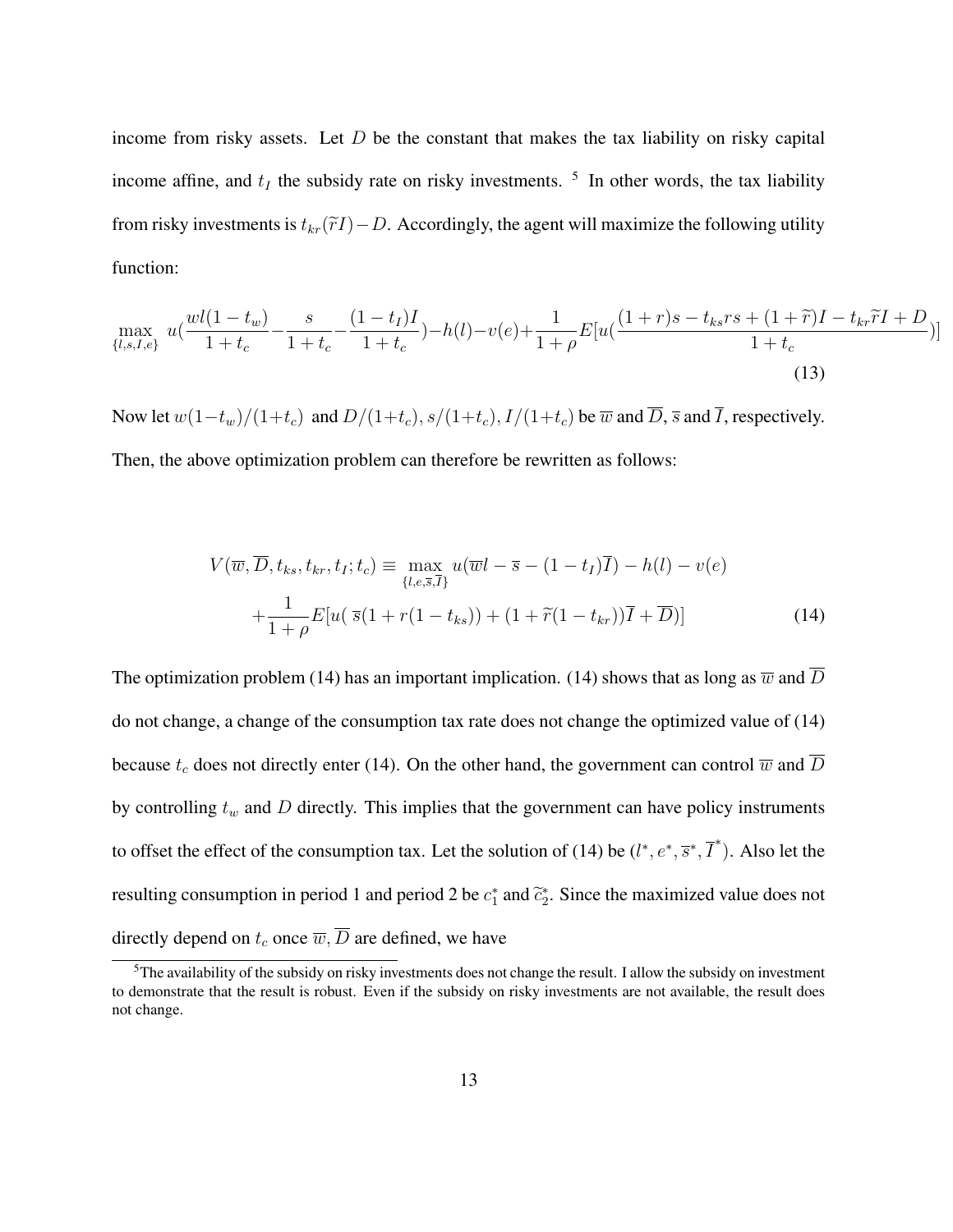$$
\partial V(\overline{w}, \overline{D}, t_{ks}, t_{kr}, t_I; t_c) / \partial t_c = 0 \tag{15}
$$

$$
\frac{\partial l^*}{\partial t_c} = 0, \frac{\partial e^*}{\partial t_c} = 0, \frac{\partial \overline{s}^*}{\partial t_c} = 0, \frac{\partial \overline{l}^*}{\partial t_c} = 0 \tag{16}
$$

Then, the government's problem is to choose  $t_w$ ,  $D$ ,  $t_{ks}$ ,  $t_{kr}$ ,  $t_I$  and  $t_c$  in order to maximize the value function subject to the government budget constraint. Let  $\overline{Q}$  be the required government revenue. The government budget constraint is

$$
t_wwl + \frac{t_{ks}rs + t_{kr}\mu I - D}{1+r} + t_c c_1 + \frac{t_cE[\tilde{c}_2]}{1+r} - t_I I - \overline{Q} \ge 0
$$
 (17)

Note that  $\overline{s}(1 + t_c) = s$  and  $\overline{I}(1 + t_c) = I$ . Thus, the government budget constraint can be rewritten as

$$
t_wwl + \frac{t_{ks}r\overline{s}(1+t_c) + t_{kr}\mu\overline{I}(1+t_c) - D}{1+r} + t_c c_1 + \frac{t_cE[\widetilde{c}_2]}{1+r} - t_I\overline{I}(1+t_c) - \overline{Q} \ge 0.
$$
 (18)

Thus, consider the following constrained maximization problem:

$$
W(t_c) \equiv \max_{\{t_{ks}, t_{kr}, t_I, D, t_w\}} V(\overline{w}, \overline{D}, t_{ks}, t_{kr}; t_c)
$$
(19)  
s.t. 
$$
t_w w l^* + \frac{t_{ks} r \overline{s}^* (1 + t_c) + t_{kr} \mu \overline{I}^* (1 + t_c) - D}{1 + r} + t_c c_1^* + \frac{t_c E[\tilde{c}_2^*]}{1 + r} - t_I \overline{I}^* (1 + t_c) - \overline{Q} \ge 0
$$

$$
\overline{w} = w(1 - t_w)/(1 + t_c) \text{ and } \overline{D} = D/(1 + t_c)
$$

$$
t_c \text{ is given}
$$

Note that  $W(t_c)$  is the maximized utility for a given level of the consumption tax when other taxes are chosen optimally. Let  $\lambda$  be the Lagrangian multiplier of the government budget constraint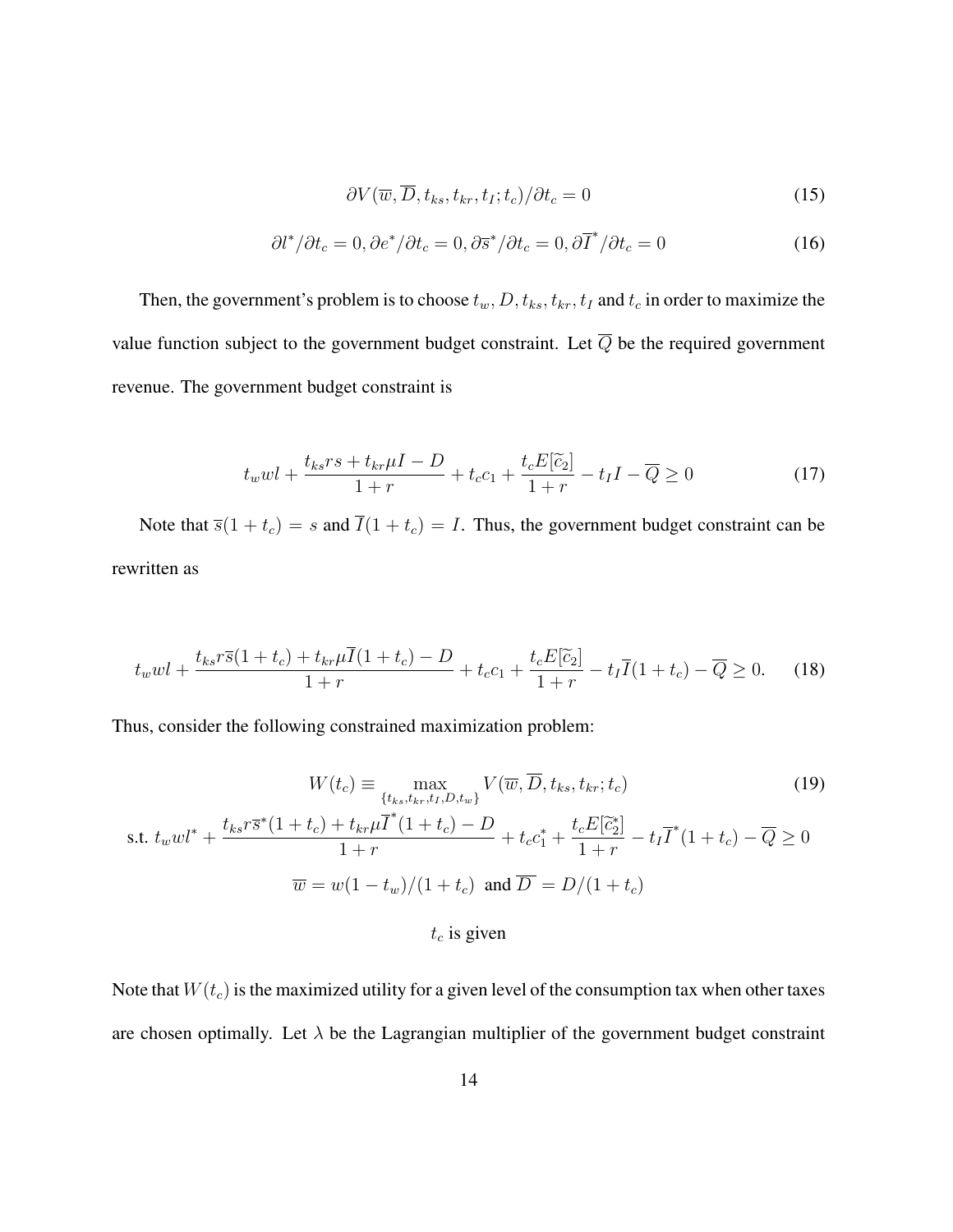and let  $L$  be the associated Lagrangian function. Then, we can calculate the first order condition with respect to  $t_{ks}$ ,  $t_{ki}$ ,  $t_w$  and  $t_I$  for a given level of  $t_c$ . To save the space, the detailed first order conditions are calculated in Appendix. Our question is to calculate  $dW/dt_c$  and evaluate at  $t_c = 0$ . From the envelope theorem,  $dW/dt_c = \partial L/\partial t_c$ . Thus,  $dW/dt_c$  is

$$
dW/dt_c|_{t_c=0} = \frac{\partial \overline{w}}{\partial t_c} \frac{\partial L}{\partial \overline{w}} + \frac{\partial \overline{D}}{\partial t_c} \frac{\partial L}{\partial \overline{D}} + \frac{\partial V}{\partial t_c} + \lambda \{ \frac{t_{ks}r\overline{s}^*}{1+r} + \frac{t_{kr}\mu \overline{I}^*}{1+r} + c_1^* + \frac{E[\overline{c}_2^*]}{1+r} - t_I \overline{I}^* \}
$$
(20)

Applying the first order conditions of  $t_w$  and D and  $\partial V/\partial t_c = 0$ :

$$
dW/dt_c|_{t_c=0} = -\lambda w(1 - t_w)l^* + \{-D\}\{\lambda \frac{1}{1+r}\} + \lambda \left\{ \frac{t_{ks}r\overline{s}^*}{1+r} + \frac{t_{kr}\mu(e^*)\overline{I}^*}{1+r} + w(1 - t_w)l^* - \overline{s}^* - (1 - t_I)\overline{I}^* + \frac{[1 + r(1 - t_{ks})]\overline{s}^* + [1 + \mu(e^*)(1 - t_{kr})]\overline{I}^* + D}{1+r} - t_I\overline{I}^* \right\}
$$
  

$$
= \lambda \left\{ \frac{\mu(e^*) - r}{1+r} \right\} \overline{I}^*
$$
(22)

This result shows that introducing the consumption tax will improve welfare even when the government applies a linear capital income tax to absorb idiosyncratic risks as long as the expected rate of return from risky assets is greater than the rate of return from the safe asset.<sup>6</sup>

 $6R$ eader might think that the presence of constant part of the capital income tax implies that the government can use a lump-sum tax and, as a result, optimal consumption tax should be zero. However, such intuition does not hold in our model. Because the market is incomplete, the availability of the lump-sum tax does not imply that other distortionary tax should be zero.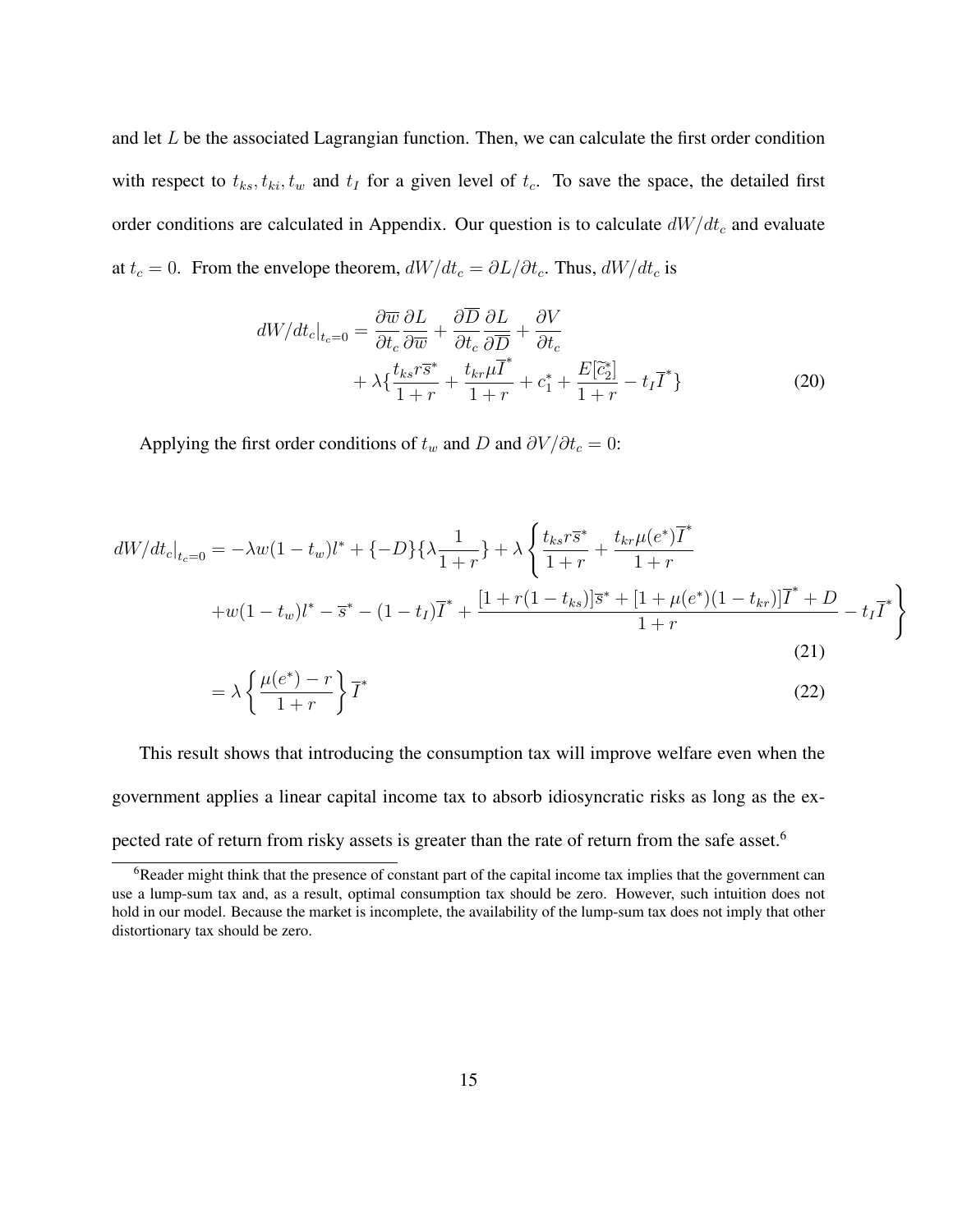### 2.3 Risk sharing in the presence of the nonlinear capital income tax

The above-described results showed that, even if the government institutes a linear capital income tax for the purpose of risk-sharing, it is still efficient to introduce a consumption tax when the market is incomplete. However, it could be argued that the power of a linear capital income tax to share in those risks is limited and that if the government instead uses a more flexible, non-linear capital income tax the result will be different.

Here, it is assumed that the government imposes a tax on the net return from risky investments and that the tax liability is a non-linear function of the net return from those investments. The ability of the consumption tax to increase welfare under such circumstances is then determined.

Let z be the realized value of the random value of  $\tilde{r}$ . The non-linear capital income tax is a function of  $R \equiv zI$ . Let  $T(R)$  be this non-linear capital income tax function. Then, for a given  $T(R)$ ,  $t_{ks}$ ,  $t_w$  and  $t_c$ , an individual will solve the following maximization problem:

$$
\max_{\{l,s,I,e\}} u\left(\frac{wl(1-t_w)}{1+t_c} - \frac{s}{1+t_c} - \frac{(1-t_I)I}{1+t_c}\right) - h(l) - v(e) + \frac{1}{1+\rho} E[u\left(\frac{(1+r(1-t_{ks}))s + (1+\tilde{r}I) - T(\tilde{r}I)}{1+t_c}\right)]
$$
(23)

The government budget constraint is

$$
t_wwl + \frac{t_{ks}rs + E[T(\tilde{r}I)]}{1+r} + t_cc_1 + \frac{t_cE[\tilde{c}_2]}{1+r} - t_I I - \overline{Q} \ge 0
$$
\n(24)

The government sets  $T(R)$ ,  $t_{ks}$ ,  $t_w$  and  $t_I$  to maximize the indirect utility determined by equation (23) subject to the government budget constraint (24) for a given value of  $t_c$ .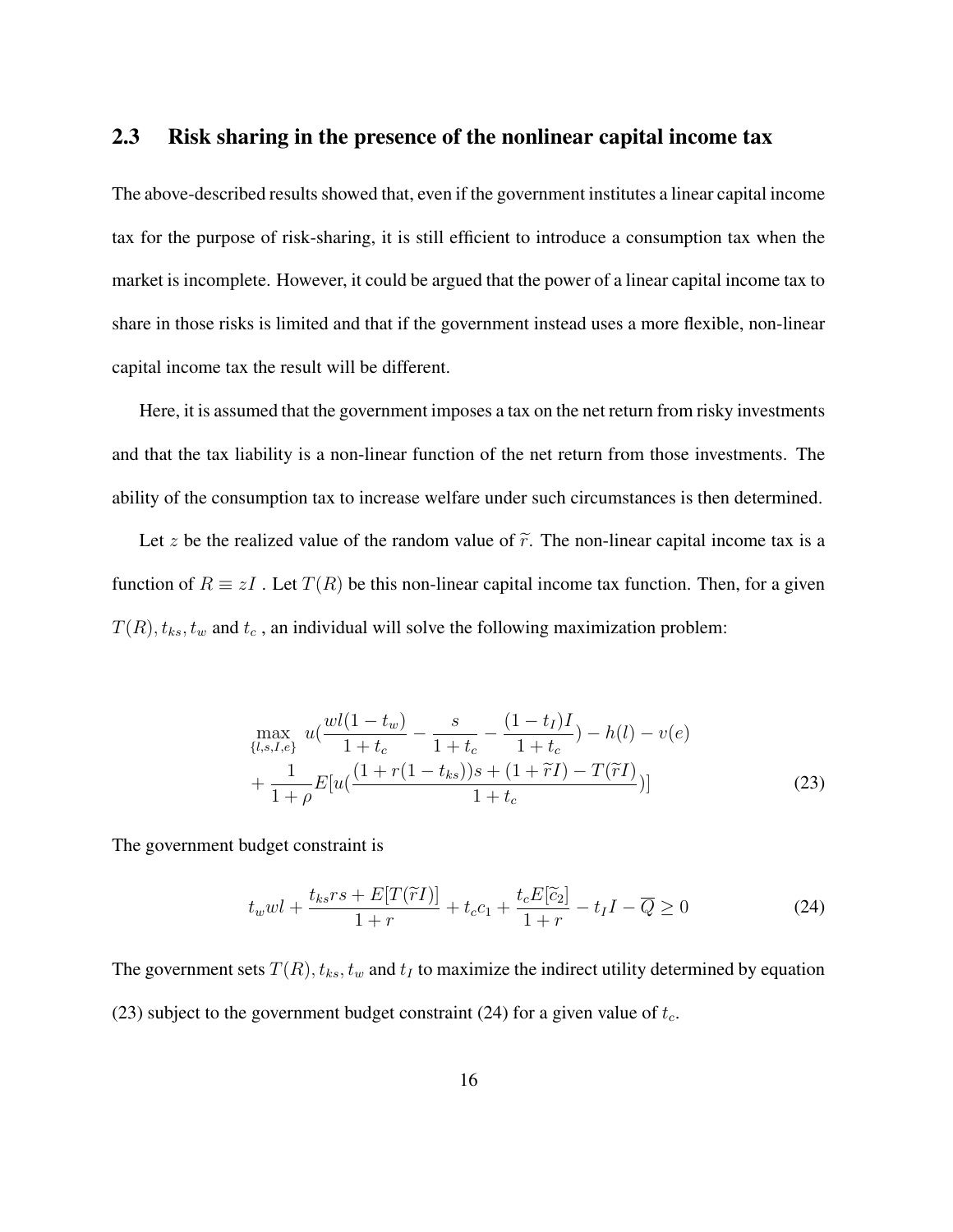The concern here is to examine whether increasing  $t_c$  from zero will increase the indirect utility. To conduct such a thought experiment, the method first developed by Christiansen (1984) is applied. Let  $T(R; \eta)$  be a non-linear tax function in which  $\eta$  is a parameter that shifts the tax schedule. Also, let  $T^*(R)$  be the optimal nonlinear tax schedule that maximizes (23) subject to the government budget constraint (24) when  $t_c = 0$ . It is assumed that when  $\eta = 0$  the nonlinear tax function  $T(R;\eta)$  becomes  $T^*(R)$ . More specifically,  $T(R;\eta)$  is defined as follows:

$$
T(R; \eta) = T^*(R) + \eta \times G(R)
$$
\n<sup>(25)</sup>

where  $G(R)$  is an arbitrary function. Accordingly, a representative agent will solve the following optimization problem given  $t_c$ ,  $t_w$ ,  $t_I$  and  $T(R; \eta)$ :

$$
\max_{\{l,s,I,e\}} u\left(\frac{wl(1-t_w)}{1+t_c} - \frac{s}{1+t_c} - \frac{(1-t_I)I}{1+t_c}\right) - h(l) - v(e) + \frac{1}{1+\rho} E[u\left(\frac{(1+r(1-t_{ks}))s + (1+\tilde{r})I - T(\tilde{r}I;\eta)}{1+t_c}\right)].
$$
\n(26)

The objective of the government is to maximize the above indirect utility function subject to the government budget constraint. The purpose here is to examine whether an introduction of the consumption tax increases welfare. To consider this issue, it is useful to analyze the problem through several steps. Accordingly,  $\overline{w}$ ,  $\overline{s}$  and  $\overline{I}$  are defined in the first period as  $\overline{w} \equiv w(1 (t_w)/(1+t_c)$ ,  $\overline{s} \equiv \frac{s}{1+t_c}$  $\frac{s}{1+t_c}, \overline{I} \equiv \frac{I}{1+}$  $\frac{1}{1+t_c}$  and the following sub-indirect utility function is considered:

$$
\Psi(\overline{w}, t_I, \overline{s}, \overline{I}) = \max_{\{l\}} u(\overline{w}l - \overline{s} - (1 - t_I)\overline{I}) - h(l)
$$
\n(27)

Note that this sub-indirect utility function is concave with respect to  $\overline{s}$  and  $\overline{I}$  as long as the consumption good is a normal good. Also, note that l is a function of  $\overline{w}$ ,  $t_1$ ,  $\overline{s}$  and  $\overline{I}$ . Given this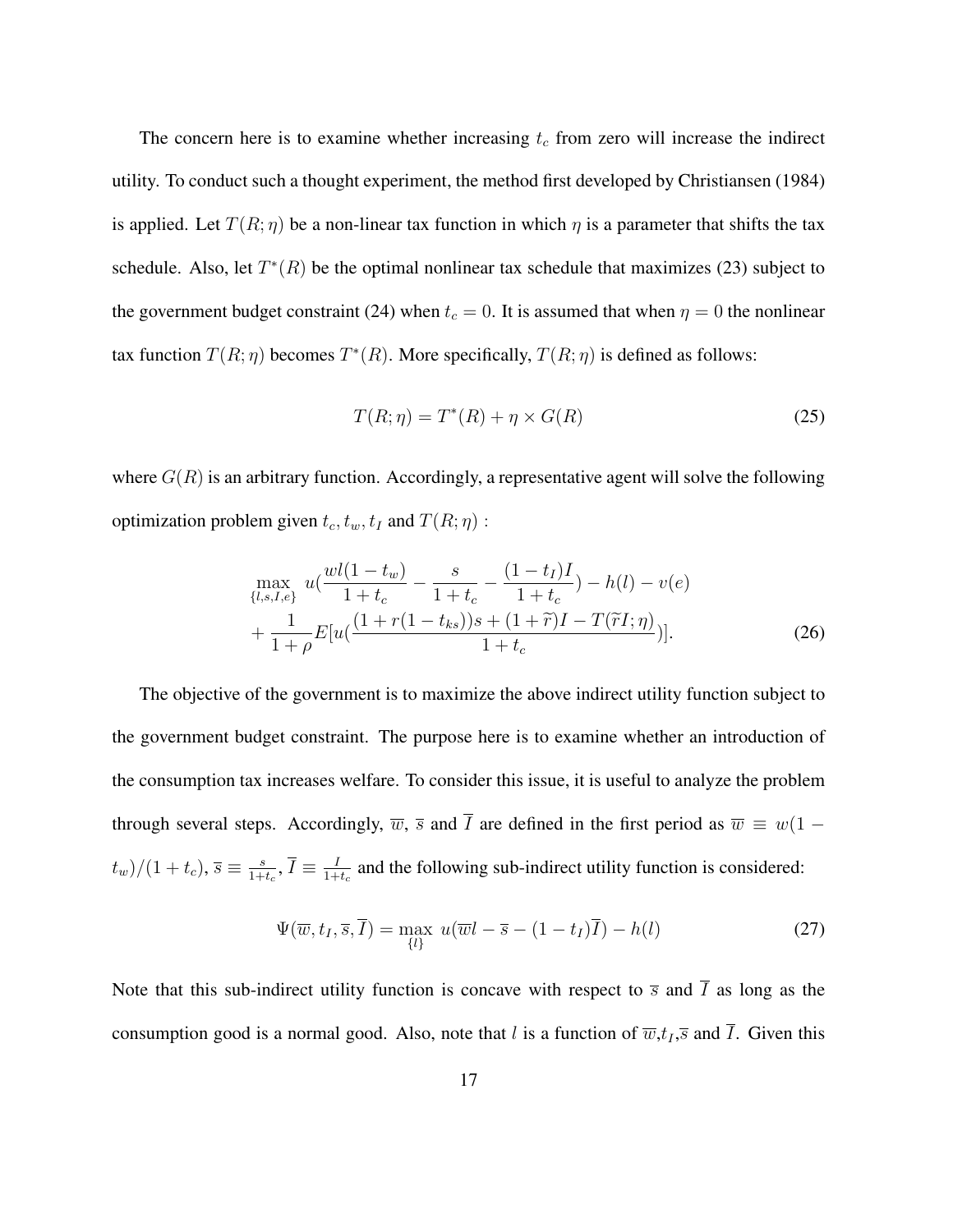sub-indirect utility function, the following indirect utility function can be defined:

$$
V(\overline{w}, t_I, t_{ks}, \eta; t_c) \equiv \max_{\{\overline{s}, \overline{I}, e\}} \Psi(\overline{w}, t_I, \overline{s}, \overline{I}) - v(e)
$$
  
+ 
$$
\frac{1}{1+\rho} E[u(1+r(1-t_{ks}))\overline{s} + (1+\widetilde{r})\overline{I} - \frac{T(\widetilde{r}\overline{I}(1+t_c); \eta)}{1+t_c})]
$$
(28)

In the above optimization problem,  $\overline{s}$ , $\overline{I}$  and e can be considered as functions of  $t_{ks}$ ,  $\eta$ ,  $t_I$  and  $t_c$ . Given this indirect utility function, the following constrained optimization problem for given  $t_c$ can be solved:

$$
W(t_c) \equiv \max_{\{t_w, t_I, \eta, t_{ks}\}} V(\overline{w}, t_I, t_{ks}, \eta; t_c, )
$$
  
+  $\lambda \left\{ w l t_w + t_c c_1 + \frac{t_c E[\widetilde{c}_2]}{1+r} + \frac{r t_{ks} \overline{s} (1+t_c)}{1+r} + E[\frac{T(\widetilde{r} \overline{I}(1+t_c); \eta)}{1+r}] - t_I \overline{I}(1+t_c) - \overline{Q} \right\}$  (29)

where  $\lambda$  is the Lagrangian multiplier of the government budget constraint.

 $W(t_c)$  is the indirect utility when the government chooses an optimal wage tax rate, a capital income tax rate for the safe asset and a nonlinear capital income tax schedule for a given consumption tax rate  $t_c$ . Now, consider the effect of increasing the consumption tax rate from zero. From the envelope theorem and the first order conditions defined above (see Appendix):

$$
\left. \frac{dW}{dt_c} \right|_{t_c=0} = \lambda \left\{ \frac{\mu(e) - r}{1+r} \right\} \overline{I}
$$
\n(30)

The result can be summarized as follows:

#### **Proposition**

Increasing the consumption tax rate,  $t_c$ , from zero in the presence of a optimal wage tax, investment subsidy, nonlinear or linear capital income tax is welfare improving as long as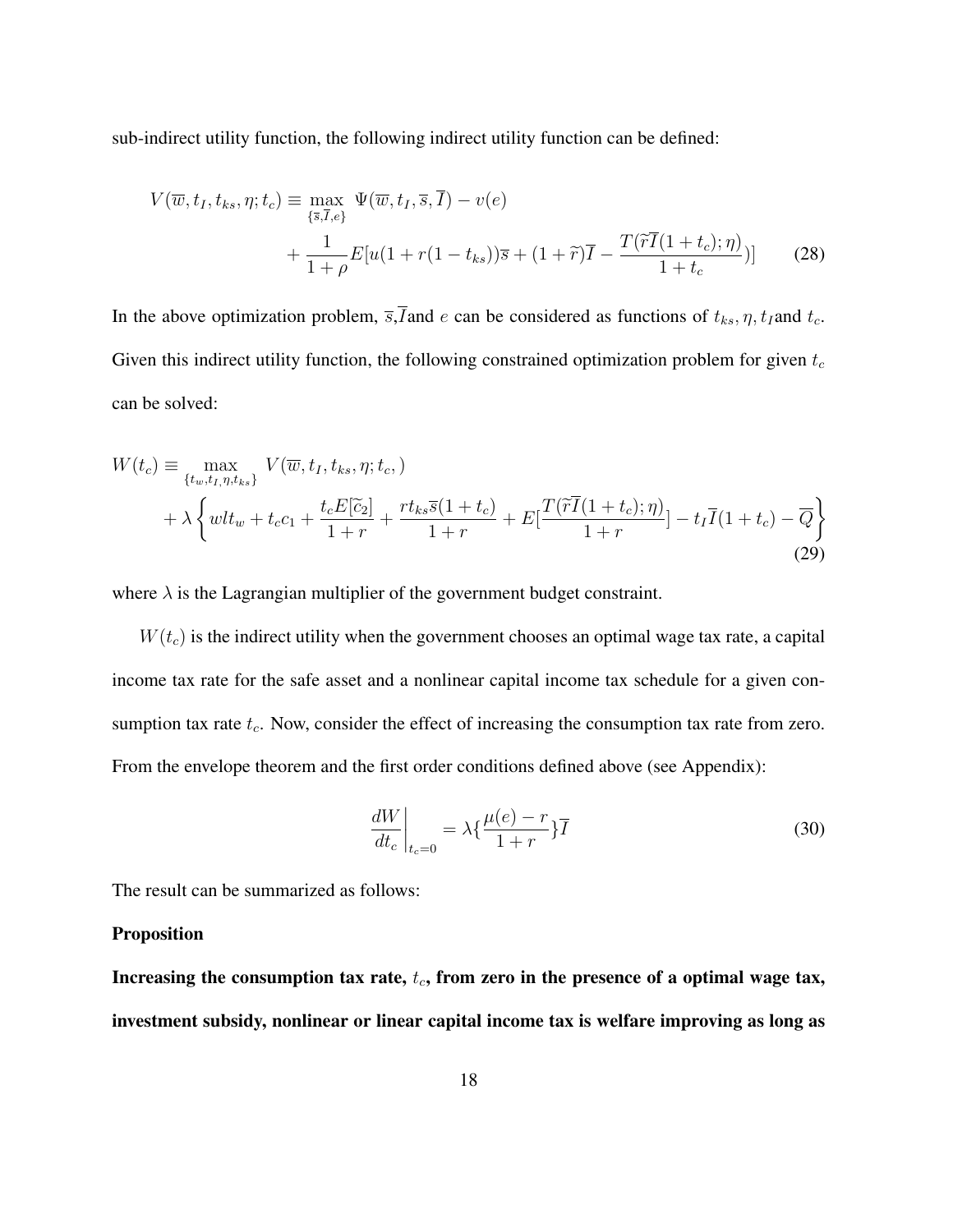## the expected rate of return from the risky investment is higher than the rate of return from the safe asset at  $t_c=0$

Economic interpretation of (30) is as follows. When the government increases the consumption rate by  $\Delta t_c$  from zero, the investment on the risky asset and the safe asset increases by  $\Delta t_c$ in order to pay the consumption tax in the second period. Thus, in absolute terms, the amount of investment in risky asset increases by the initial amount of investment on risky investment. For each dollar of risky investment, since the expected rate of return from risky investment is higher than that of the safe asset and there is no macroeconomic uncertainty. Thus, there is welfare gain by  $\{\mu(e) - r\}\overline{I} \times \Delta t_c$ . In the present value, this is equal to  $\{\mu(e) - r\}\overline{I} \times \Delta t_c/(1 + r)$ .

### 2.4 Intuition and Discussion

At this point, readers are likely to have several questions. The first is "Why does using the consumption tax together with the wage tax increase efficiency even if a non-linear capital income tax has already been instituted to absorb idiosyncratic risks?" Based on the assumption that a non-linear capital income tax can be applied very flexibly, one might wonder why a consumption tax still plays a role.

The basic intuition that a consumption tax increases efficiency comes from the interaction of the risk-sharing effect, which is already discussed in this paper, and its timing effect, which was first discussed by Summers (1981). In that paper, it was argued that the wage tax and the consumption tax have different timing effects and, as a result, different effects on individual savings. As in many life-cycle models, in our model a switch from the wage tax to the consumption tax shifts some of the tax burden from the first (early) period to the second (late) period. This implies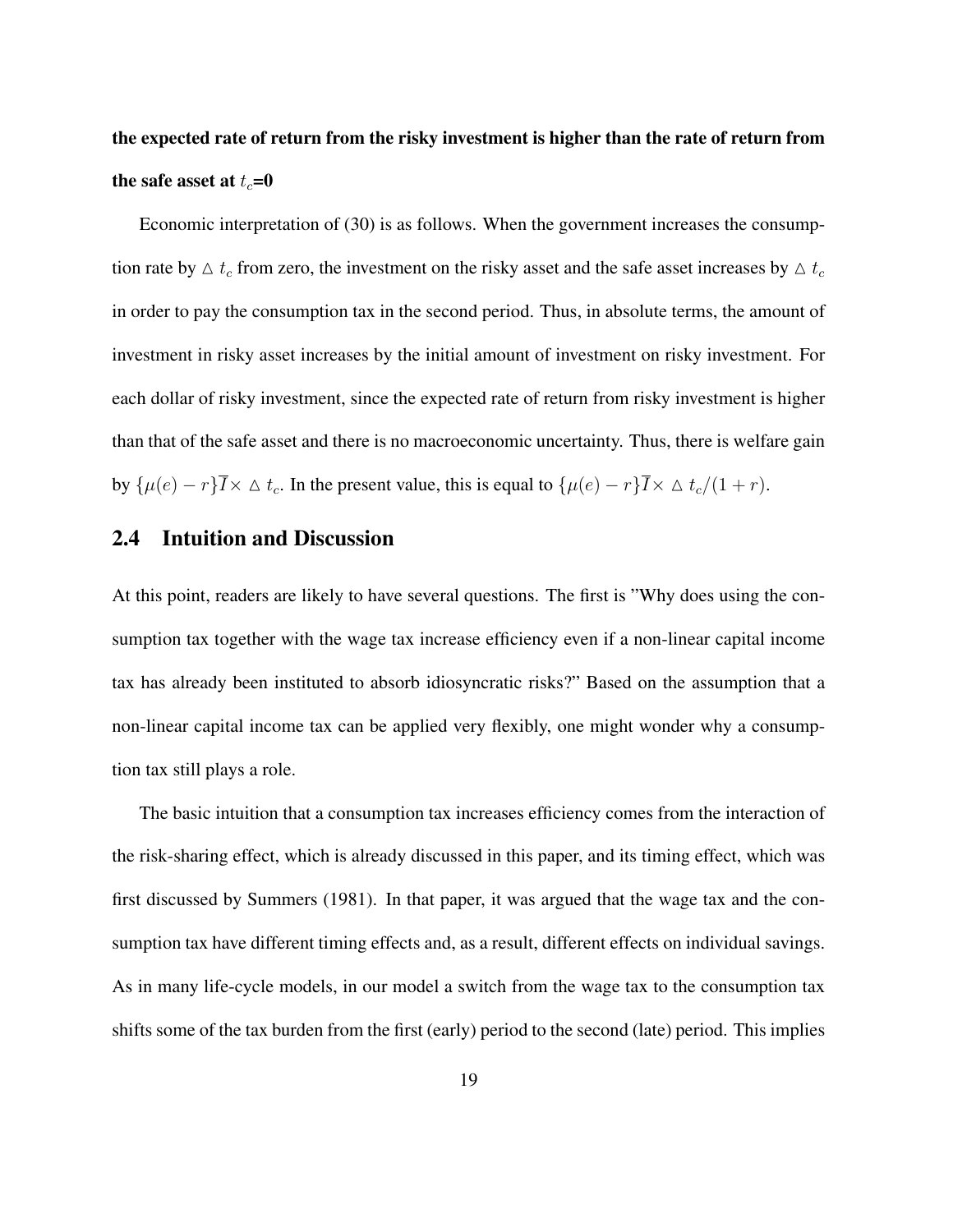that consumers need to increase their investments in both safe assets and risky assets in order to be able to pay more taxes in the second period, when the government switches from the wage tax to the consumption tax. However, the expected rate of return from risky assets is higher than that from safe assets due to the assumption of an incomplete capital market, although there is no macroeconomic risk for risky assets. Thus, from a social-planning perspective, it is desirable to increase investments in risky assets while simultaneously sharing those risks. The shift from the wage tax to the consumption tax not only makes risk-sharing possible, it also compels individuals to increase investments in both risky assets and safe assets due to the timing effect of the consumption tax. The effect of this shift does not disappear even in the presence of a non-linear capital income tax.

Certainly, a non-linear capital income tax and investment subsidies can be used to increase investments in risky assets and to enhance risk-sharing. However, those policy instruments also introduce distortions. By contrast, a consumption tax can increase investments into risky assets and improve risk-sharing without disincentive effects on investments because the consumption tax does not change the relative price of consumption during different periods. Although the consumption tax has limited risk-sharing power, the marginal cost of introducing this tax is zero. Thus, even if the government applies a non-linear capital income tax to allow for risk-sharing, introduction of a consumption tax in the presence of the wage tax improves public welfare.

The second question is the degree of combination of the two taxes. In the model discussed here, as the logic of the analysis shows, a complete switch from the wage tax to the consumption tax is optimal. Thus, one might argue that the analysis does not explain an optimal mix of the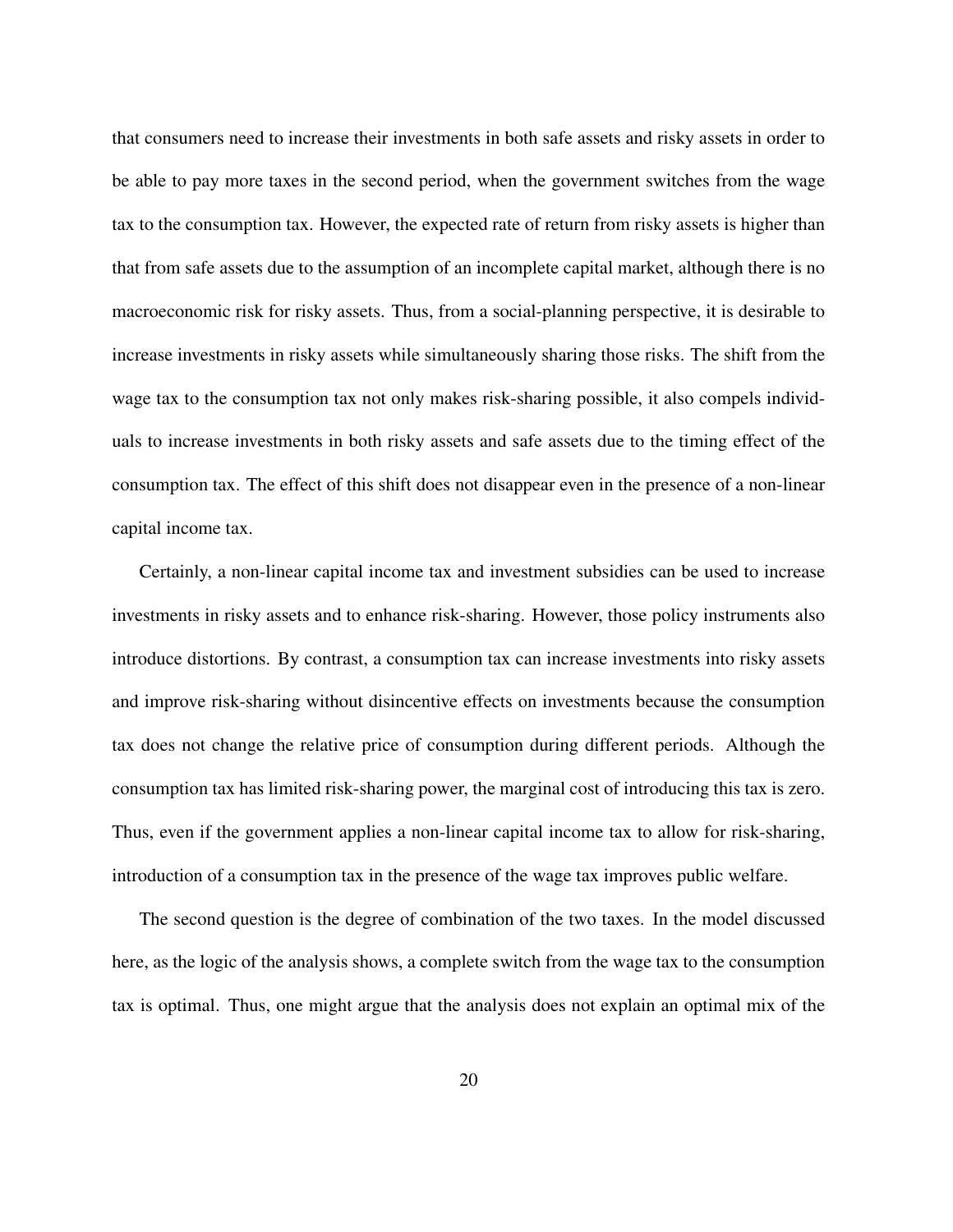consumption tax and the wage tax. However, this shortcoming can be easily overcome by introducing ex-ante heterogeneity. When the wage tax and the consumption tax are compared, one of the advantages of the wage tax is that it can be used to redistribute income. Although, theoretically, the consumption tax can also be used for income redistribution through the expenditure tax, administration of the latter is quite difficult. Thus, if heterogeneity and the necessity of income redistribution are introduced ex-ante, a combination of the wage tax and the consumption tax becomes optimal. In that situation, the role of the wage tax is limited to income redistribution while the consumption tax, together with capital income tax, plays a role in raising revenue and risk-sharing.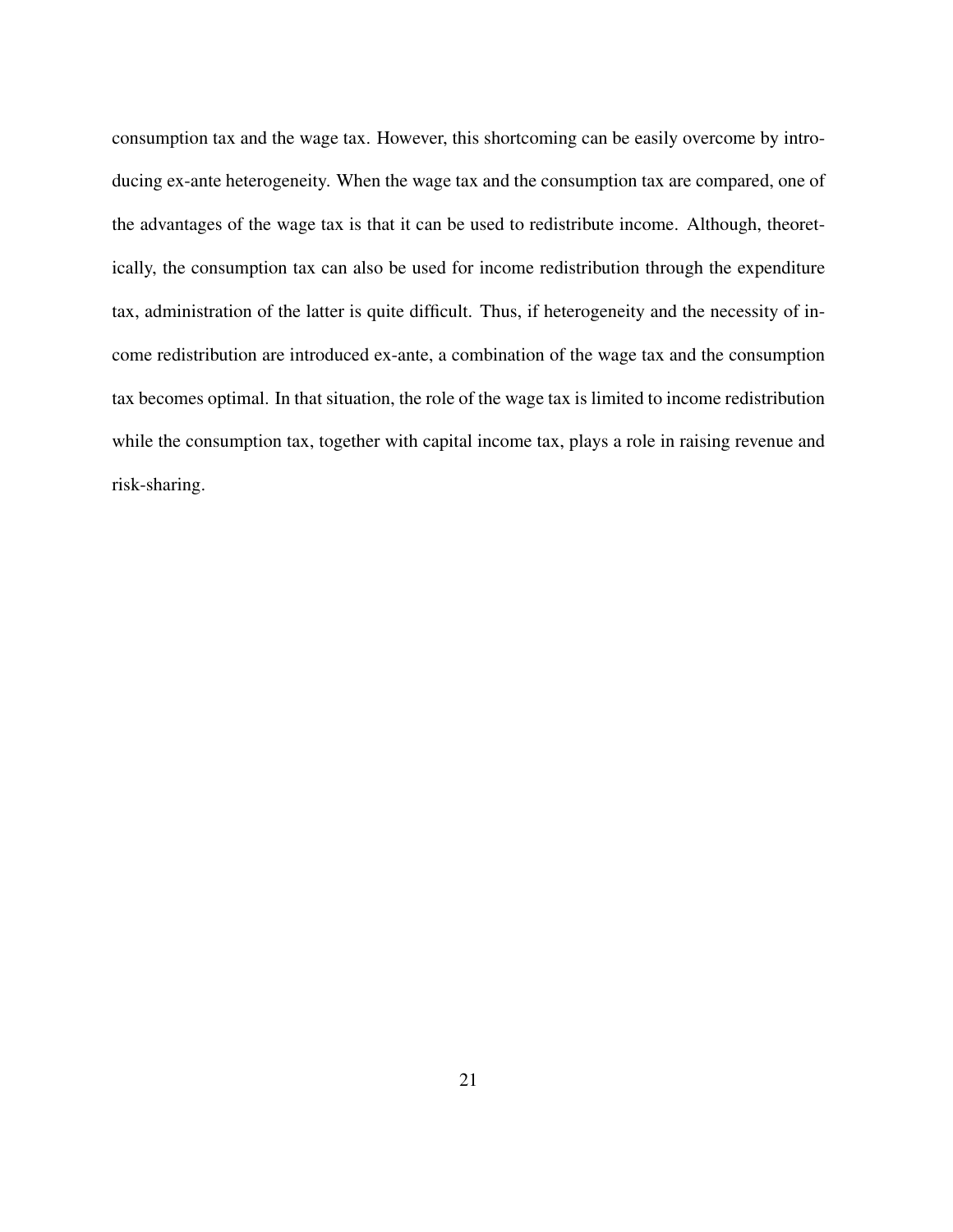## 3 Implication and Conclusions

The present study has shown that an introduction of the consumption tax in the presence of the wage tax increases economic efficiency when a capital market is incomplete, even if the government has instituted either a linear or a non-linear capital income tax. The improved efficiency comes from the fact that the consumption tax will shift the tax burden in later periods and, due to the timing effect of the consumption tax (Summers 1981), increases investments in risky assets. The rate of return on risky investments being higher than safe assets, but with no macroeconomic risk on risky investments, increased investment on risky assets increases economic efficiency.

This intuition has an important implication for the privatization of public pension. In the standard theory, it has been assumed that the expected rates of returns of the government fund and the individual fund are the same. As a result, it is argued that whether the fund is managed by the government or individual does not matter and that the privatization of the public pension does not bring the real welfare gain. However, when a capital market is incomplete, individuals might be facing a higher expected rate of return, with higher variance of the idiosyncratic rate of return due to incompleteness of capital market( but no macroeconomic risk), than that the government faces. In such a case, the government might be able to improve welfare by privatizing social security, let individuals invest in risky assets with a nonlinear tax schedule on the return from those investment to absorb idyosyncratic risks.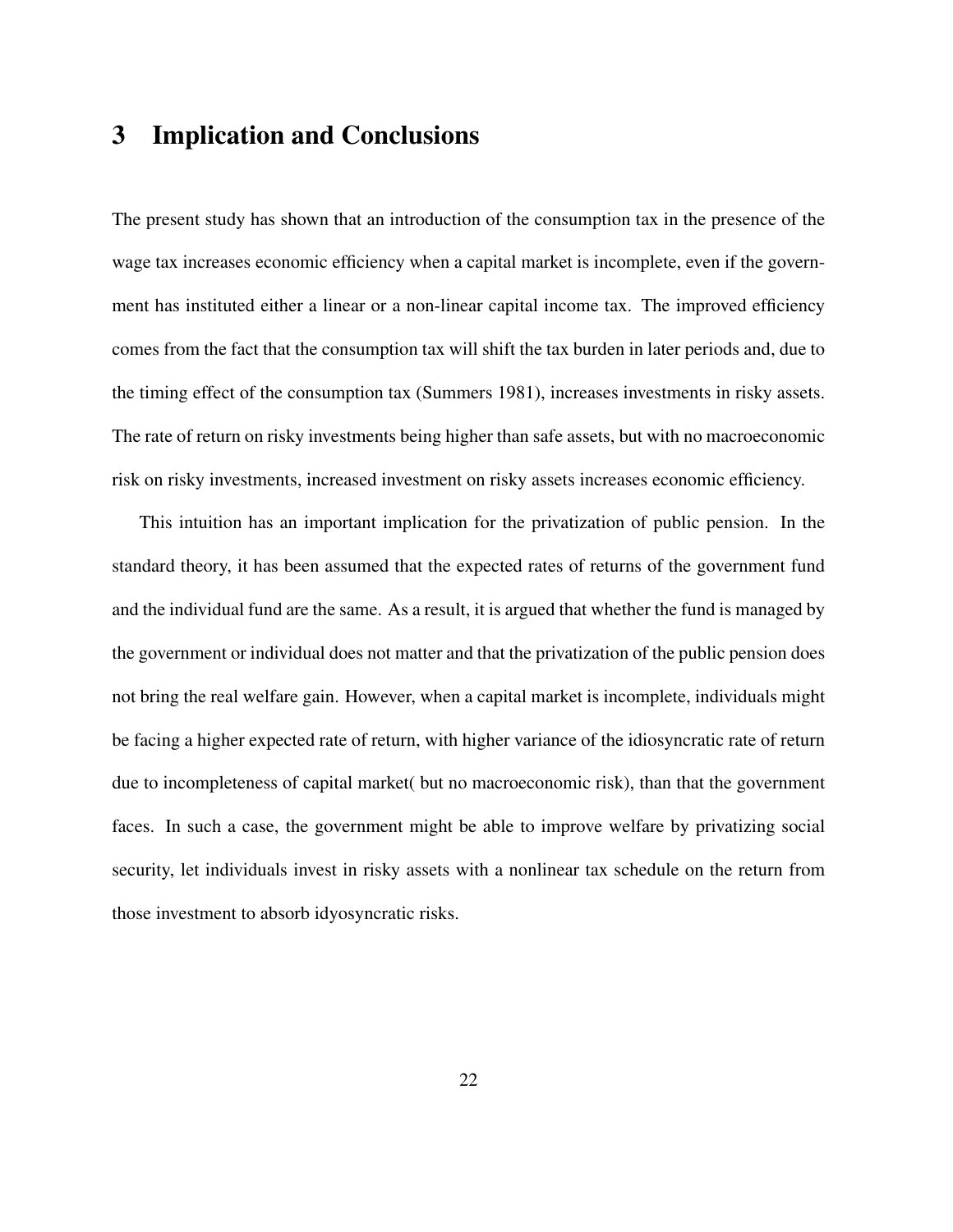# 4 Appendix

## 4.1 First order conditions under a linear capital income tax

The first order conditions are:

$$
t_w : \frac{\partial \overline{w}}{\partial t_w} \frac{\partial L}{\partial \overline{w}} + \lambda w l^* = 0
$$
  
\n
$$
D : \frac{\partial \overline{D}}{\partial D} \frac{\partial L}{\partial \overline{D}} - \lambda \frac{1}{1+r} = 0
$$
  
\n
$$
t_{ks} : \frac{\partial V}{\partial t_{ks}} + \lambda w \frac{\partial l^*}{\partial t_{ks}} + \lambda \frac{t_{ks}r(1+t_c)}{1+r} \frac{\partial \overline{s}^*}{\partial t_{ks}} + \lambda \frac{t_{kr} \mu(1+t_c)}{1+r} \frac{\partial \overline{l}^*}{\partial t_{ks}}
$$
  
\n
$$
+ \lambda t_c \frac{\partial c_1^*}{\partial t_{ks}} + \lambda \frac{t_c}{1+r} \frac{\partial E[\overline{c}_2^*]}{\partial t_{ks}} - \lambda t_I (1+t_c) \frac{\partial \overline{l}^*}{\partial t_{ks}} + \lambda \frac{r \overline{s}^*(1+t_c)}{1+r} = 0
$$
  
\n
$$
t_{kr} : \frac{\partial V}{\partial t_{kr}} + \lambda w \frac{\partial l^*}{\partial t_{kr}} + \lambda \frac{t_{ks}r(1+t_c)}{1+r} \frac{\partial \overline{s}^*}{\partial t_{ks}} + \lambda \frac{t_{kr} \mu(1+t_c)}{1+r} \frac{\partial \overline{l}^*}{\partial t_{ks}}
$$
  
\n
$$
+ \lambda t_c \frac{\partial c_1^*}{\partial t_{ks}} + \lambda \frac{t_c}{1+r} \frac{\partial E[\overline{c}_2^*]}{\partial t_{kr}} - \lambda t_I (1+t_c) \frac{\partial \overline{l}^*}{\partial t_{kr}} + \lambda \frac{\mu \overline{l}^*(1+t_c)}{1+r} = 0
$$
  
\n
$$
t_I : \frac{\partial V}{\partial t_I} + \lambda w \frac{\partial l^*}{\partial t_I} + \lambda \frac{t_{ks}r(1+t_c)}{1+r} \frac{\partial \overline{s}^*}{\partial t_I} + \lambda \frac{t_{kr} \mu(1+t_c)}{1+r} \frac{\partial \overline{l}^*}{\partial t_I} + \lambda t_c \frac{\partial c_1^*}{\partial t_I}
$$
  
\n
$$
+ \lambda \frac{t_c}{1+r} \frac{\partial E[\overline{c}_2^*]}{\
$$

## 4.2 The effect of increasing consumption tax under a non-linear capital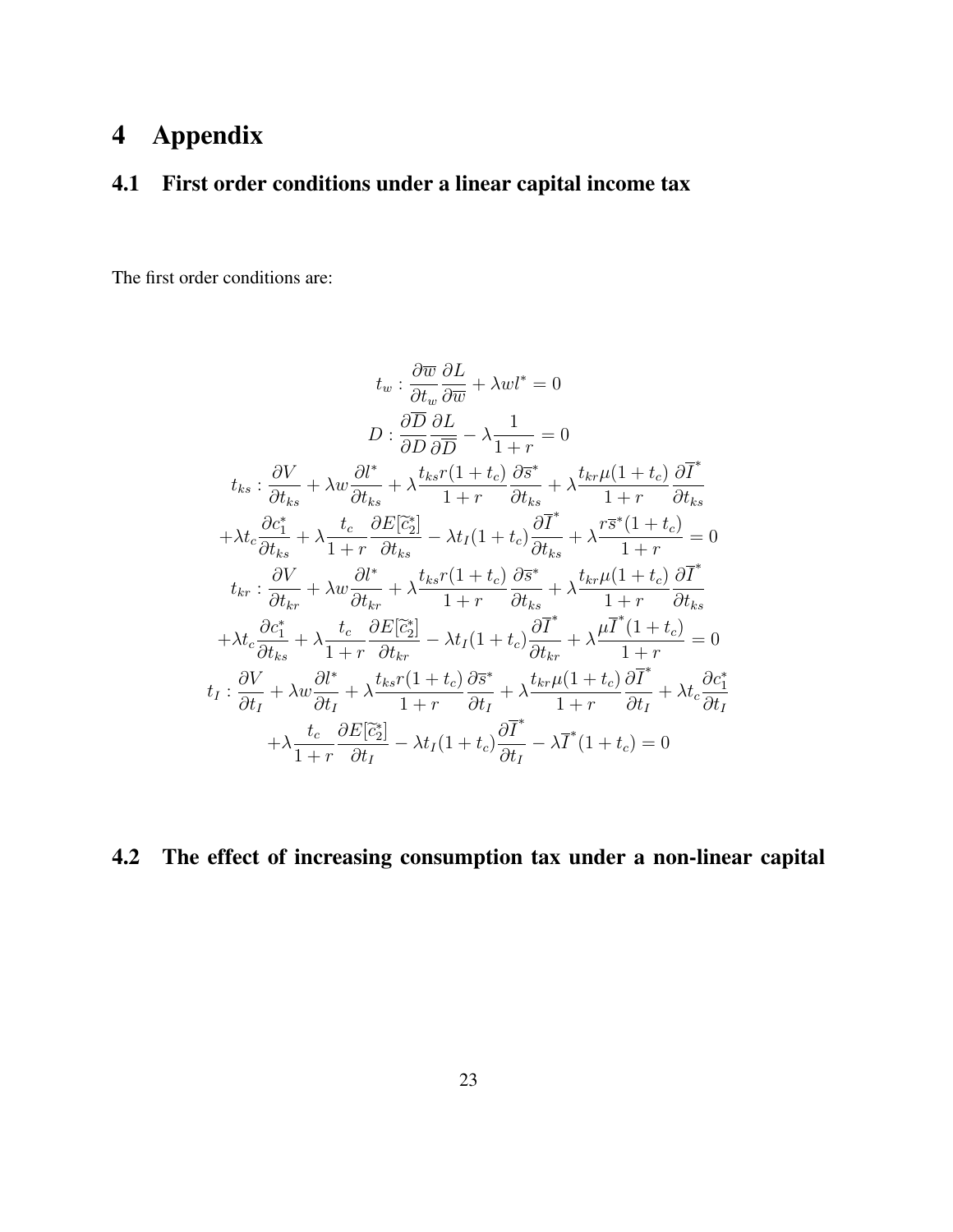### income tax

 $^{+}$ 

The associated Lagrangian function is:

$$
L = V(\overline{w}, t_I, t_{ks}, \eta; t_c, )
$$
  
+  $\lambda \left\{ \begin{aligned} wlt_w + t_c c_1 + \frac{t_c E[\widetilde{c}_2]}{1+r} + \frac{rt_{ks}\overline{s}(1+t_c)}{1+r} + E[\frac{T(\widetilde{r}\overline{I}(1+t_c); \eta)}{1+r}] - t_I \overline{I}(1+t_c) - \overline{Q} \right\} \end{aligned} \right\}$  (31)

The first order conditions regarding  $t_w, t_{ks}, t_I$  and  $\eta$ , are:

$$
t_w : \frac{\partial \overline{w}}{\partial t_w} \frac{\partial L}{\partial \overline{w}} + \lambda w l = 0
$$
\n
$$
t_{ks} : -\frac{1}{1+\rho} E[u'(\tilde{c}_2)r\bar{s}] + \lambda \left\{ wt_w \frac{\partial l}{\partial s} \frac{\partial \overline{s}}{\partial t_{ks}} + wt_w \frac{\partial l}{\partial \overline{l}} \frac{\partial \overline{l}}{\partial t_{ks}} + t_c \frac{\partial c_1}{\partial t_{ks}} + \frac{t_c}{1+r} \frac{\partial E[\tilde{c}_2]}{\partial t_{ks}}
$$
\n
$$
\frac{r\bar{s}(1+t_c)}{1+r} + \frac{rt_{ks}}{1+r} \frac{(1+t_c)\partial \overline{s}}{\partial t_{ks}} + \left( E[\frac{T'(\tilde{r}\bar{l}(1+t_c);\eta)\tilde{r}}{1+r}] - t_I \right) \frac{\partial \bar{l}(1+t_c)}{\partial t_{ks}}
$$
\n
$$
+ E[T'(\tilde{r}\bar{l}(1+t_c);\eta)\bar{l}(1+t_c) \frac{\partial \tilde{r}}{\partial \overline{c}} \frac{\partial e}{\partial t_{ks}}] = 0
$$
\n
$$
t_I : \frac{\partial \Psi}{\partial t_I} + \lambda \left\{ wt_w \frac{\partial l}{\partial t_I} + wt_w \frac{\partial l}{\partial \overline{s}} \frac{\partial \overline{s}}{\partial t_I} + wt_w \frac{\partial l}{\partial \overline{l}} \frac{\partial \overline{l}}{\partial t_I} + t_c \frac{\partial c_1}{\partial t_I} + \frac{t_c}{1+r} \frac{\partial E[\tilde{c}_2]}{\partial t_I}
$$
\n
$$
+ \frac{rt_{ks}}{1+r} \frac{(1+t_c)\partial \overline{s}}{\partial t_I} + \left( E[\frac{T'(\tilde{r}\bar{l}(1+t_c);\eta)\tilde{r}}{1+r}] - t_I \right) \frac{\partial \bar{l}(1+t_c)}{\partial t_I}
$$
\n
$$
+ E[T'(\tilde{r}\bar{l}(1+t_c);\eta)\bar{l}(1+t_c) \frac{\partial \tilde{r}}{\partial \overline{c}} \frac{\partial e}{\partial t_I}]\right\} = 0
$$
\n
$$
\eta : -\frac{1}{1+\rho} E[u'(c_2) \frac{1}{1+t_c} \frac{\partial T}{\partial \eta}] + \lambda \left\{ \frac{\partial \overline{s}}{\partial \eta} \{
$$

∂η

 $1+t_c$ 

 $1 + r$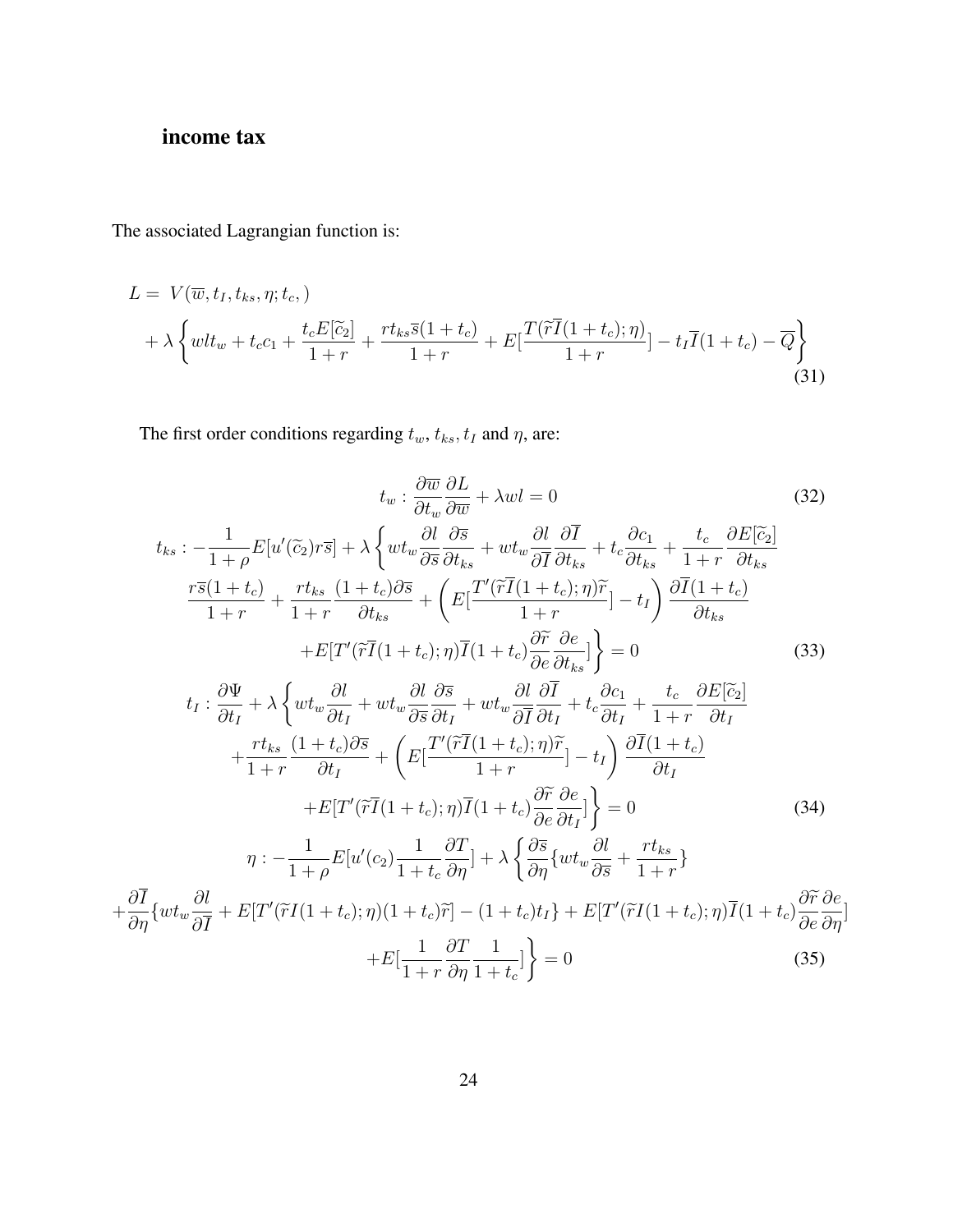The effect of increasing the consumption tax from zero is equal to:

$$
\frac{dW}{dt_c}\Big|_{t_c=0} = \frac{1}{1+\rho} E[u'(c_2)\{T-T'\tilde{r}\tilde{I}\}\n+ \frac{\partial \overline{w}}{\partial t}\frac{\partial L}{\partial w}\n+ \frac{\partial \overline{w}}{\partial t} \{\lambda wt_w \frac{\partial l}{\partial s} + \frac{rt_{ks}}{1+r}\} + \frac{\partial \overline{I}}{\partial t_c} \{\lambda wt_w \frac{\partial l}{\partial \overline{I}} + \lambda E[\frac{T'(\tilde{r}I;\eta)\tilde{r}}{1+r}] - t_I\n+ \frac{\partial e}{\partial t_c} \{\lambda E[\frac{T'(\tilde{r}\tilde{I};\eta)\tilde{I}}{1+r}\frac{\partial \tilde{r}}{\partial \epsilon}]\n+ \lambda \{c_1 + \frac{E[c_2]}{1+r} + \frac{rt_{ks}\overline{s}}{1+r} + E[\frac{T(\tilde{r}\tilde{I};\eta)\tilde{r}\tilde{I}}{1+r}] - t_I\overline{I}\}\n= \frac{1}{1+\rho} E[u'(c_2)\{T-T'\tilde{r}\tilde{I}\}] \n- w(1-t_w)\frac{\partial L}{\partial \overline{w}} + \frac{\partial \overline{s}}{\partial t_c} \{\lambda wt_w \frac{\partial l}{\partial \overline{s}} + \frac{rt_{ks}}{1+r}\} + \frac{\partial \overline{I}}{\partial t_c} \{\lambda wt_w \frac{\partial l}{\partial \overline{I}} + \lambda E[\frac{T'(\tilde{r}I;\eta)\tilde{r}}{1+r}] - t_I\n+ \frac{\partial e}{\partial t_c} \lambda E[\frac{T'(\tilde{r}\tilde{I};\eta)\tilde{I}}{1+r}\frac{\partial \tilde{r}}{\partial \epsilon}] + \lambda \{c_1 + \frac{E[c_2]}{1+r} + \frac{rt_{ks}\overline{s}}{1+r} + E[\frac{T(\tilde{r}\tilde{I};\eta)\tilde{r}\tilde{I}}{1+r}] - t_I\}\n+ \frac{\partial e}{\partial t_c} \lambda E[\frac{T'(\tilde{r}\tilde{I};\eta)\tilde{I}}{1+r}\frac{\partial \tilde{r}}{\partial \epsilon}] + \lambda \{c_1 + \frac{E[c_2]}{1+r} + \frac{rt_{ks}\overline{s}}{1+r} + E[\frac{T(\tilde{r}\tilde{I};\eta)\tilde{r}\tilde{I}}{1+r}] - t_I\}\n+ (37)
$$

By using the first order condition of  $t_w$ , we have

$$
\frac{dW}{dt_c}\Big|_{t_c=0} = \frac{1}{1+\rho} E[u'(c_2)\{T-T'r\overline{I}\}]
$$
\n
$$
-\lambda w(1-t_w)l
$$
\n
$$
+\frac{\partial \overline{s}}{\partial t_c}\{\lambda wt_w \frac{\partial l}{\partial \overline{s}} + \frac{rt_{ks}}{1+r}\} + \frac{\partial \overline{I}}{\partial t_c}\{\lambda wt_w \frac{\partial l}{\partial \overline{I}} + \lambda E[\frac{T'(\widetilde{r}I;\eta)\widetilde{r}}{1+r}] - t_I\}
$$
\n
$$
+\frac{\partial e}{\partial t_c}\lambda E[\frac{T'(\widetilde{r}\overline{I};\eta)\overline{I}}{1+r}\frac{\partial \widetilde{r}}{\partial e}] + \lambda \{c_1 + \frac{E[c_2]}{1+r} + \frac{rt_{ks}\overline{s}}{1+r} + E[\frac{T'(\widetilde{r}\overline{I};\eta)\widetilde{r}\overline{I}}{1+r}] - t_I\overline{I}\} \quad (38)
$$

Note that  $c_1 = w(1-t_w)l - \overline{s} - (1-t_I)\overline{I}$  and  $E[c_2] = (1+r(1-t_{ks}))\overline{s} + (1+\mu)\overline{I} - E[T(\widetilde{r}I;\eta)]$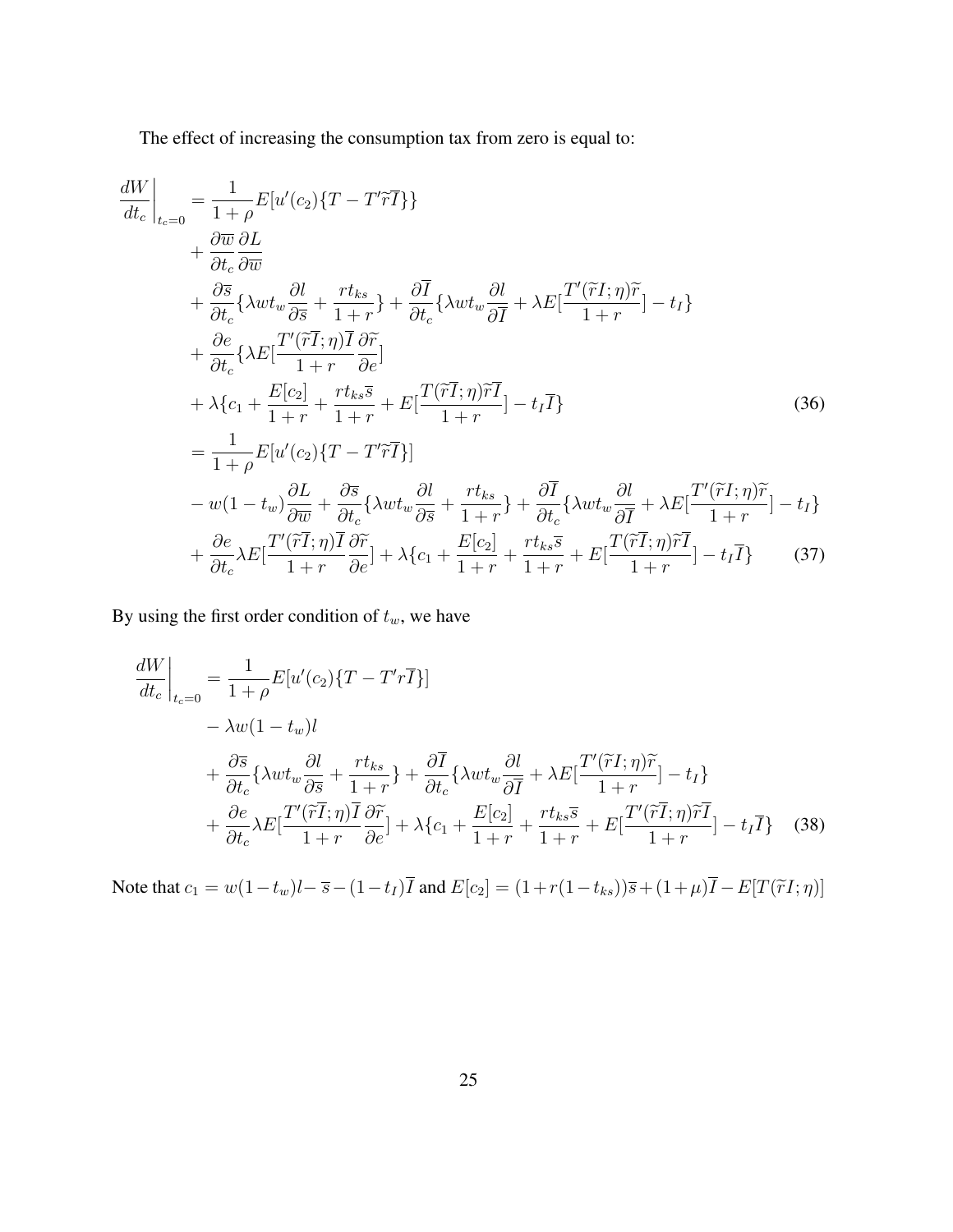at  $t_c = 0$ . Thus, we have

$$
\frac{dW}{dt_c}\Big|_{t_c=0} = \frac{1}{1+\rho} E[u'(c_2)\{T-T'\tilde{r}\bar{I}\}] \n+ \frac{\partial \bar{s}}{\partial t_c} \{\lambda w t_w \frac{\partial l}{\partial \bar{s}} + \frac{rt_{ks}}{1+r}\} + \frac{\partial \bar{I}}{\partial t_c} \{\lambda w t_w \frac{\partial l}{\partial \bar{I}} + \lambda E[\frac{T'(\tilde{r}\bar{I};\eta)\tilde{r}}{1+r}] - t_I \} \n+ \frac{\partial e}{\partial t_c} \lambda E[\frac{T'(\tilde{r}\bar{I};\eta)\bar{I}}{1+r} \frac{\partial \tilde{r}}{\partial e}] \n+ \lambda \left\{ \{\frac{\mu-r}{1+r}\} \bar{I} + E[\frac{T'(\tilde{r}\bar{I};\eta)\tilde{r}\bar{I}}{1+r}] - E[\frac{T(\tilde{r}\bar{I};\eta)}{1+r}] \right\}
$$
\n(39)

At this point, we need to use the information on the first order condition on  $\eta$ . For this purpose, assume that the perturbation term  $G(R) = T^*(R) - T^{*'}(R) \times R$  and that  $T(R; \eta) = T^*(R) + T^*(R)$  $\eta \times G(R) = T^*(R) + \eta [T^*(R) - T^{*'}(R) \times R]$ . This perturbation term has a special economic meaning. This perturbation term is the increase of the tax burden due to the consumption tax. When  $G(R)$  is defined in this way, we have  $\frac{\partial T}{\partial \eta} = T^*(R) - T^{*\prime} \times R$ . From the first order condition of  $\eta$ , we have

$$
\frac{1}{1+\rho}E[u'(c_2)\{T^*(R) - T^{*'} \times R\}] = \lambda \left\{\frac{\partial \overline{s}}{\partial \eta}\{wt_w\frac{\partial l}{\partial \overline{s}} + \frac{rt_{ks}}{1+r}\} + \frac{\partial \overline{I}}{\partial \eta}\{wt_w\frac{\partial l}{\partial \overline{I}} + E[T'(\widetilde{r}I;\eta)\widetilde{r}] - t_I\} + E[T'(\widetilde{r}I;\eta)\widetilde{I}\frac{\partial \widetilde{r}}{\partial e}\frac{\partial e}{\partial \eta}] + E\left[\frac{1}{1+r}\{T^*(R) - T^{*'} \times R\}\right]\right\}
$$
(40)

Note that by the definition,  $R = \tilde{r}\overline{I}$ . Therefore, we have

$$
\frac{dW}{dt_c}\Big|_{t_c=0} = \left\{\frac{\partial \overline{s}}{\partial t_c} + \frac{\partial \overline{s}}{\partial \eta}\right\} \left\{\lambda w t_w \frac{\partial l}{\partial \overline{s}} + \frac{rt_{ks}}{1+r}\right\} + \left\{\frac{\partial \overline{I}}{\partial t_c} + \frac{\partial \overline{I}}{\partial \eta}\right\} \left\{\lambda w t_w \frac{\partial l}{\partial \overline{I}} + \lambda E\left[\frac{T'(\widetilde{r}\overline{I};\eta)\widetilde{r}}{1+r}\right] - t_I\right\}
$$
\n
$$
+ \left\{\frac{\partial e}{\partial t_c} + \frac{\partial e}{\partial \eta}\right\} \left\{\lambda E\left[\frac{T'(\widetilde{r}\overline{I};\eta)\overline{I}}{1+r}\frac{\partial \widetilde{r}}{\partial e}\right] + \lambda \left\{\frac{\mu-r}{1+r}\right\}\overline{I}
$$
\n(41)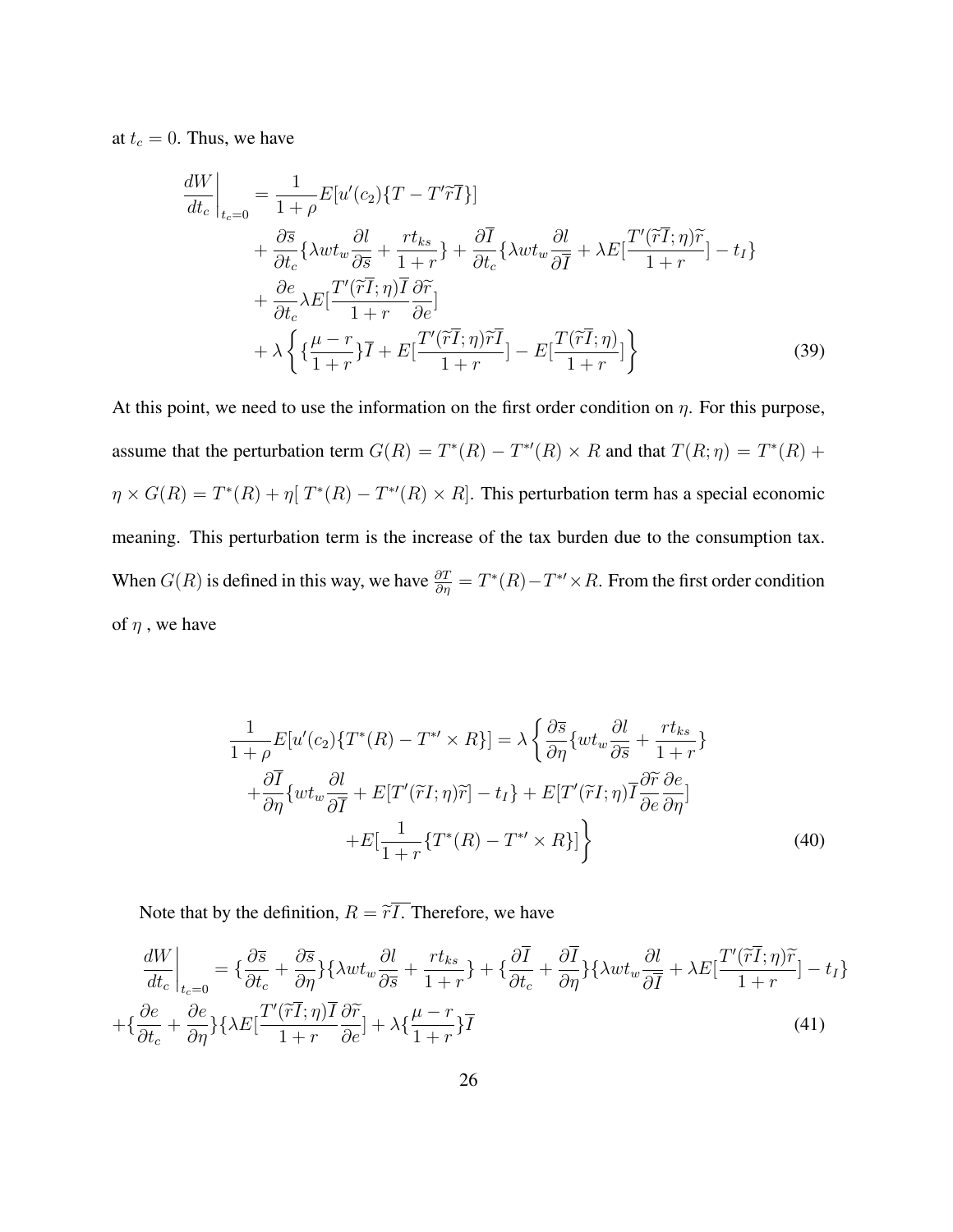Now we need to calculate  $\frac{\partial \bar{s}}{\partial t_c}, \frac{\partial I}{\partial t_c}$  $\partial t_c$ ∂e  $\frac{\partial e}{\partial t_c}$ ,  $\frac{\partial \overline{s}}{\partial \eta}$ ,  $\frac{\partial I}{\partial \eta}$  and  $\frac{\partial e}{\partial \eta}$ . The first order conditions of consumers for  $\overline{s}$ ,  $\overline{I}$  and e for given  $t_c$  are

$$
\frac{\partial \Psi}{\partial \overline{s}} + \frac{1}{1+\rho} E[u'(c_2)\{1+r(1-t_{ks})\}] = 0
$$

$$
\frac{\partial \Psi}{\partial \overline{I}} + \frac{1}{1+\rho} E[u'(c_2)\{1+\tilde{r} - T'\tilde{r}\}] = 0
$$

$$
-v'(e) + \frac{1}{1+\rho} E[u'(c_2)\frac{\partial \tilde{r}}{\partial e}\{\overline{I} - T'\overline{I}\}] = 0
$$

Now, let *SOC* be the matrix that is derived from the second order condition. From the concavity of the objective function with respect to  $\overline{s}$ ,  $\overline{I}$  and  $e$ , the determinant of SOC is strictly negative. Then,  $\frac{\partial \overline{s}}{\partial t_c}, \frac{\partial I}{\partial t_c}$  $\frac{\partial I}{\partial t_c}$  and  $\frac{\partial e}{\partial t_c}$  are the solution of the following equations.  $SOC \times$  $\sqrt{ }$  $\overline{\phantom{a}}$ ∂s  $\frac{\partial t_c}{\partial I}$  $\frac{\partial t_c}{\partial e}$  $\partial t_c$ 1  $| +$  $\lceil$  $\overline{\phantom{a}}$ 1  $\frac{1}{1+\rho}E[u''(c_2)\{1+r(1-t_{ks})\}\{T-T'\tilde{r}\overline{I}\}]$ <br> $\frac{1}{1+F[u''(c_1)\{1+\tilde{r}-T'\tilde{r}\}T-T'\tilde{r}\overline{I}\} -F[u'(c_1)]$  $\frac{1}{1+\rho}E[u''(c_2)\{1+\widetilde{r}-T'\widetilde{r}\}\{T-T'\widetilde{r}\}\}-E[u'(c_2)T''\widetilde{r}^2\overline{I}]$ 1  $\frac{1}{1+\rho}E[u''(c_2)\frac{\partial \widetilde{r}}{\partial e}\{\overline{I}-T'\overline{I}\}\{T-T'\widetilde{r}\overline{I}\}-E[u'(c_2)\frac{\partial \widetilde{r}}{\partial e}T''\widetilde{r}\overline{I}^2$ 1  $\Big| =$  $\sqrt{ }$  $\overline{1}$ 0 0 0 1  $\overline{1}$ (42)

As for  $\frac{\partial \overline{s}}{\partial \eta}$ ,  $\frac{\partial I}{\partial \eta}$  and  $\frac{\partial e}{\partial \eta}$ , we have

$$
SOC \times \begin{bmatrix} \frac{\partial \overline{s}}{\partial \eta} \\ \frac{\partial \overline{I}}{\partial \eta} \end{bmatrix} + \begin{bmatrix} -\frac{1}{1+\rho} E[u''(c_2)\{1+r(1-t_{ks})\}T_{\eta}] \\ -\frac{1}{1+\rho} E[u''(c_2)\{1+\tilde{r}-T'\tilde{r}\}T_{\eta}] - E[u'(c_2)\frac{\partial T'}{\partial \eta}\tilde{r}] \\ -\frac{1}{1+\rho} E[u''(c_2)\frac{\partial \tilde{r}}{\partial \epsilon}\{\overline{I}-T'\overline{I}\}T_{\eta} - E[u'(c_2)\frac{\partial T'}{\partial \eta}\frac{\partial \tilde{r}}{\partial \epsilon}\overline{I}] \end{bmatrix} = \begin{bmatrix} 0 \\ 0 \\ 0 \end{bmatrix}
$$

Note that  $T_{\eta} = T - T' \tilde{r} \overline{I}$  and that  $\frac{\partial T'}{\partial \eta} = \frac{\partial [T_{\eta}]}{\partial R} = -T''R$ . Therefore,

$$
SOC \times \begin{bmatrix} \frac{\partial \overline{s}}{\partial \eta} \\ \frac{\partial \overline{I}}{\partial \eta} \\ \frac{\partial e}{\partial \eta} \end{bmatrix} + \begin{bmatrix} -\frac{1}{1+\rho} E[u''(c_2)\{1+r(1-t_{ks})\}\{T-T'\tilde{r}\}] \\ -\frac{1}{1+\rho} E[u''(c_2)\{\tilde{r}-T'\tilde{r}\}\{T-T'\tilde{r}\} + [u'(c_2)T''\tilde{r}^2\overline{I}] \\ -\frac{1}{1+\rho} E[u''(c_2)\frac{\partial \tilde{r}}{\partial e}\{\overline{I}-T'\overline{I}\}\{T-T'\tilde{r}\} + E[u'(c_2)\frac{\partial \tilde{r}}{\partial e}T''\tilde{r}\overline{I}^2] \end{bmatrix} = \begin{bmatrix} 0 \\ 0 \\ 0 \end{bmatrix}
$$
(43)

From (42) and (43), we have  $\frac{\partial \bar{s}}{\partial t_c} = -\frac{\partial \bar{s}}{\partial \eta}, \frac{\partial I}{\partial t_c}$  $\frac{\partial \bar{I}}{\partial t_c} = -\frac{\partial \bar{I}}{\partial \eta}$  and  $\frac{\partial e}{\partial t_c} = -\frac{\partial e}{\partial \eta}$  Thus,  $dW/dt_c$  is

$$
\left. \frac{dW}{dt_c} \right|_{t_c=0} = \lambda \left\{ \frac{\mu(e) - r}{1 + r} \right\} \overline{I}
$$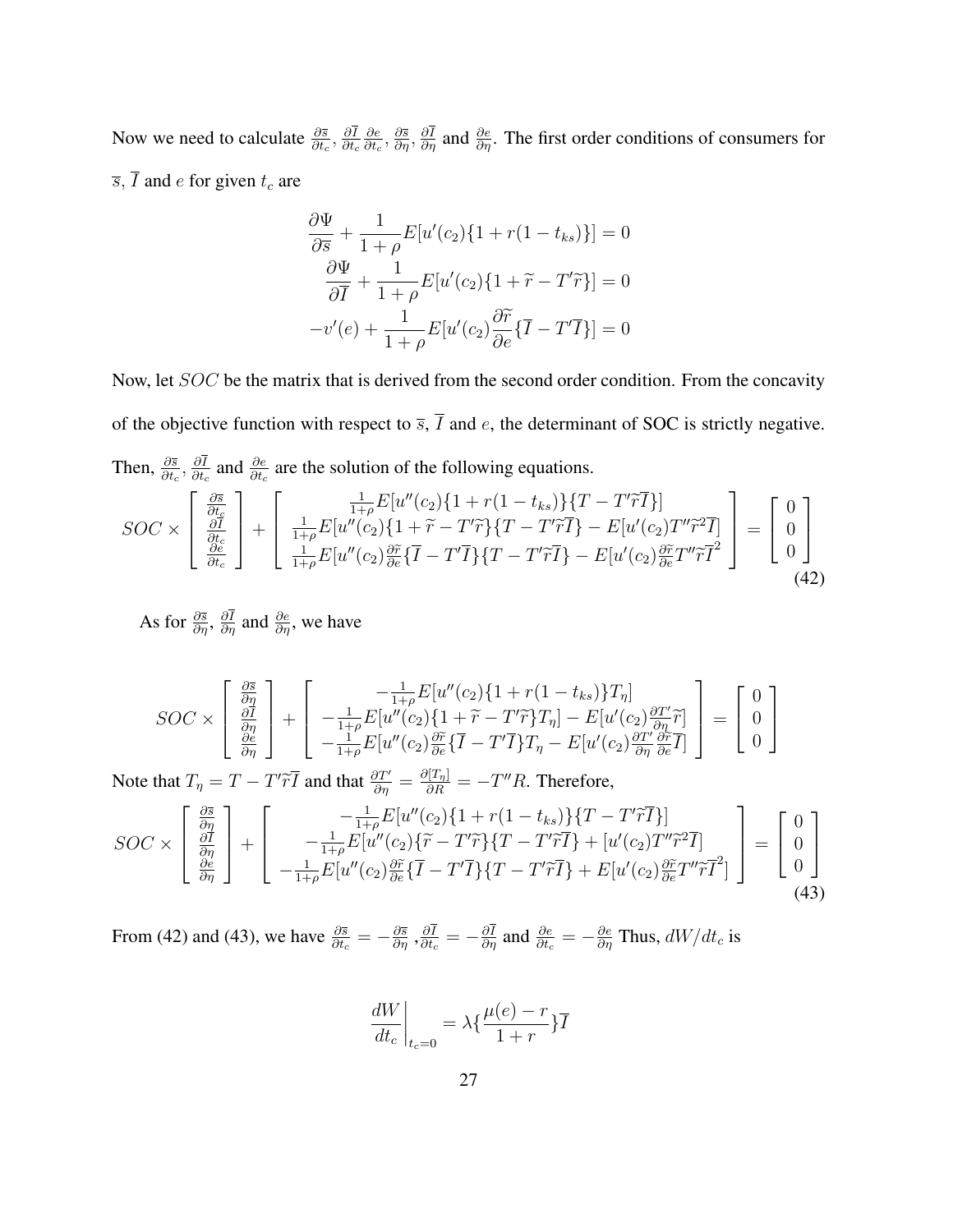From the assumption, we have  $\mu(e) > r$ . Therefore, introducing the consumption tax is welfareimproving.

## References

- [1] Atkinson, A. and Joseph E. Stiglitz *Lectures on Public Economics* , McGraw Hill, 1980.
- [2] Atkinson, A. and Stiglitz, Joseph E., "The Design of Tax Structure: Direct versus Indirect Taxation," *Journal of Public Economics* 6, July-Aug. 1976, pp 55-75.
- [3] Boadway, Robin, Maurice Marchand and Pierre Pestieau, "Towards a Theory of the Direct-Indirect Tax Mix," *Journal of Public Economics* vol55, September 1994, pp71-88
- [4] Brian K. Bucks, Arthur B. Kennickell, and Kevin B. Moore "Recent Changes in U.S. Family Finances: Evidence from the 2001 and 2004 Survey of Consumer Finances", *Federal Reserve Bulletin*, vol. 92 (February 2006), pp. A1-A38.
- [5] Christiansen, Vidar" Which Commodity Taxes Should Supplement the Income Tax?" *Journal of Public Economics* v24, n2 ,July 1984,pp 195-220
- [6] Diamond, Peter, *Taxation, Incomplete Markets, and Social Security*, Cambridge,MA, MIT Press, 2003
- [7] Eaton, Jonathan and Harvey Rosen, "Labor Supply, Uncertainty, and Efficient Taxation", *Journal of Public Economics* v14, n3 (December 1980)